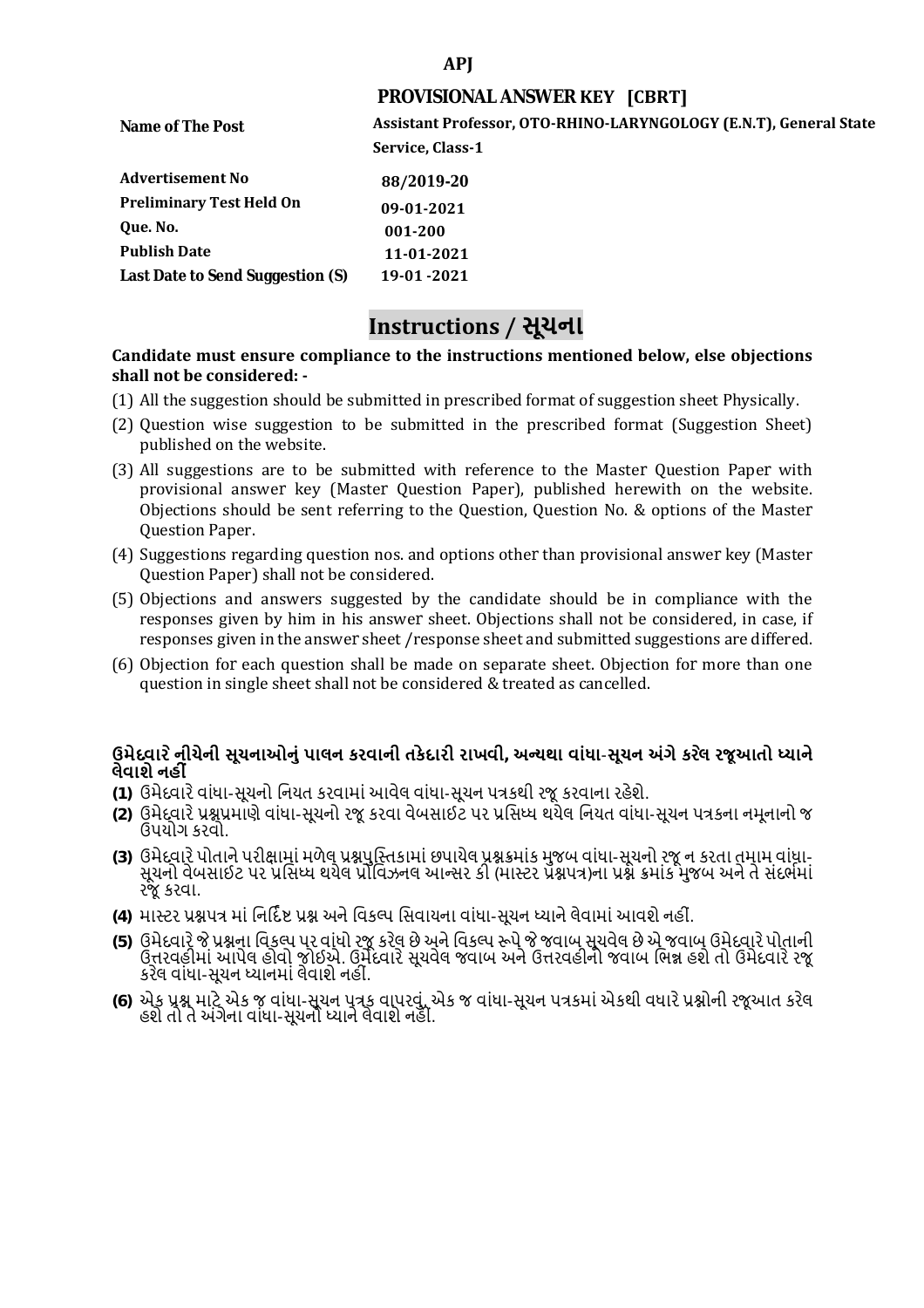| 001.                                                                                                                                                                            | Which of the following statements best describes the physiological regulation of saliva-                                                                                                                    |                                                                                                   |  |
|---------------------------------------------------------------------------------------------------------------------------------------------------------------------------------|-------------------------------------------------------------------------------------------------------------------------------------------------------------------------------------------------------------|---------------------------------------------------------------------------------------------------|--|
|                                                                                                                                                                                 | (A) Basal saliva production is predominantly from parotid gland                                                                                                                                             |                                                                                                   |  |
|                                                                                                                                                                                 | (B) Parotid gland contains largely mucinous cells                                                                                                                                                           |                                                                                                   |  |
|                                                                                                                                                                                 | (C) Anti-cholinergic drugs increase the production of saliva                                                                                                                                                |                                                                                                   |  |
|                                                                                                                                                                                 |                                                                                                                                                                                                             | (D) Saliva is produced in two stages and its ionic content is modified by intercalated duct cells |  |
| 002.                                                                                                                                                                            |                                                                                                                                                                                                             | What is the single MOST common cause of incorrect blood transfusion being administered-           |  |
|                                                                                                                                                                                 | (A) Laboratory error                                                                                                                                                                                        | (B) Error in blood donor centre                                                                   |  |
|                                                                                                                                                                                 | (C) Clerical error by doctor                                                                                                                                                                                | (D) Failure in pre-transfusion bedside checking                                                   |  |
| 003.                                                                                                                                                                            |                                                                                                                                                                                                             | Dehiscence of anterior wall of external auditory canal cause infection in the parotid gland via-  |  |
|                                                                                                                                                                                 | (A) Notch of ramus of mandible                                                                                                                                                                              | (B) Fissures of santorini                                                                         |  |
|                                                                                                                                                                                 | (C) Petrous fissure                                                                                                                                                                                         | (D) Retropharyngeal fissure                                                                       |  |
| Which of the following is the most appropriate treatment for rehabilitation of a patient who has<br>004.<br>bilateral profound deafness following surgery for acoustic neuroma- |                                                                                                                                                                                                             |                                                                                                   |  |
|                                                                                                                                                                                 | (A) Bilateral high powered digital hearing aid                                                                                                                                                              |                                                                                                   |  |
|                                                                                                                                                                                 | (B) Bilateral cochlear implantation                                                                                                                                                                         |                                                                                                   |  |
|                                                                                                                                                                                 | (C) Unilateral cochlear implantation                                                                                                                                                                        |                                                                                                   |  |
|                                                                                                                                                                                 | <b>(D)</b> Brain stem implant                                                                                                                                                                               |                                                                                                   |  |
| 005.                                                                                                                                                                            | Collar stud abscess is-                                                                                                                                                                                     |                                                                                                   |  |
|                                                                                                                                                                                 | (A) Tuberculous lymphadenitis                                                                                                                                                                               | (B) Metastatic lymph nodes                                                                        |  |
|                                                                                                                                                                                 | (C) Subcutaneus nodules                                                                                                                                                                                     | (D) Bilateral submandibular lymphadenopathy                                                       |  |
| 006.                                                                                                                                                                            |                                                                                                                                                                                                             | Topical Mitomycin-C is used in the management of-                                                 |  |
|                                                                                                                                                                                 | (A) Endoscopic treatment of Angiofibroma                                                                                                                                                                    | (B) Skull base osteomyelitis                                                                      |  |
|                                                                                                                                                                                 | (C) Treatment of laryngotracheal stenosis                                                                                                                                                                   | (D) Sturge Weber syndrome                                                                         |  |
| 007.                                                                                                                                                                            | Parathyroid hormone has all of the following effects EXCEPT-                                                                                                                                                |                                                                                                   |  |
|                                                                                                                                                                                 | (A) Increases osteoclastic activity                                                                                                                                                                         |                                                                                                   |  |
|                                                                                                                                                                                 | (B) Increases absorption of calcium from gastro-intestinal tract                                                                                                                                            |                                                                                                   |  |
|                                                                                                                                                                                 | (C) Increases renal excretion of phosphate                                                                                                                                                                  |                                                                                                   |  |
|                                                                                                                                                                                 | (D) Reduces 1,25-hydroxyvitamin D3                                                                                                                                                                          |                                                                                                   |  |
| 008.                                                                                                                                                                            | Gold standard diagnostic test for GERD is-                                                                                                                                                                  |                                                                                                   |  |
|                                                                                                                                                                                 | $(A)$ 24 -hour pH monitoring                                                                                                                                                                                | (B) Oesophageal manometry                                                                         |  |
|                                                                                                                                                                                 | (C) Endoscopy with biopsy                                                                                                                                                                                   | (D) CT chest with abdomen                                                                         |  |
| 009.                                                                                                                                                                            | A 10 days old female infant presents with unilateral parotid swelling with bluish overlying skin.<br>Swelling increases when the child cries. No other abnormality is detected. The likely diagnosis<br>is- |                                                                                                   |  |
|                                                                                                                                                                                 | (A) Lipoma of parotid gland                                                                                                                                                                                 | (B) Haemangioma of parotid gland                                                                  |  |
|                                                                                                                                                                                 | (C) Lymphangioma of parotid gland                                                                                                                                                                           | (D) First branchial arch cyst                                                                     |  |
| 010.                                                                                                                                                                            | Which of the following muscles causes opening of the Eustachian tube-                                                                                                                                       |                                                                                                   |  |
|                                                                                                                                                                                 | (A) Salpingopharyngeus                                                                                                                                                                                      | (B) Levator veli palatini                                                                         |  |
|                                                                                                                                                                                 | (C) Tensor veli palatini                                                                                                                                                                                    | (D) None of the above                                                                             |  |
| 011.                                                                                                                                                                            | Movement of stapes causes vibration in-                                                                                                                                                                     |                                                                                                   |  |
|                                                                                                                                                                                 | (A) Scala media                                                                                                                                                                                             | (B) Scala tympani                                                                                 |  |
|                                                                                                                                                                                 | (C) Scala vestibuli                                                                                                                                                                                         | (D) Semicircular canal                                                                            |  |

**APJ - MASTER ] 1 [ P.T.O.**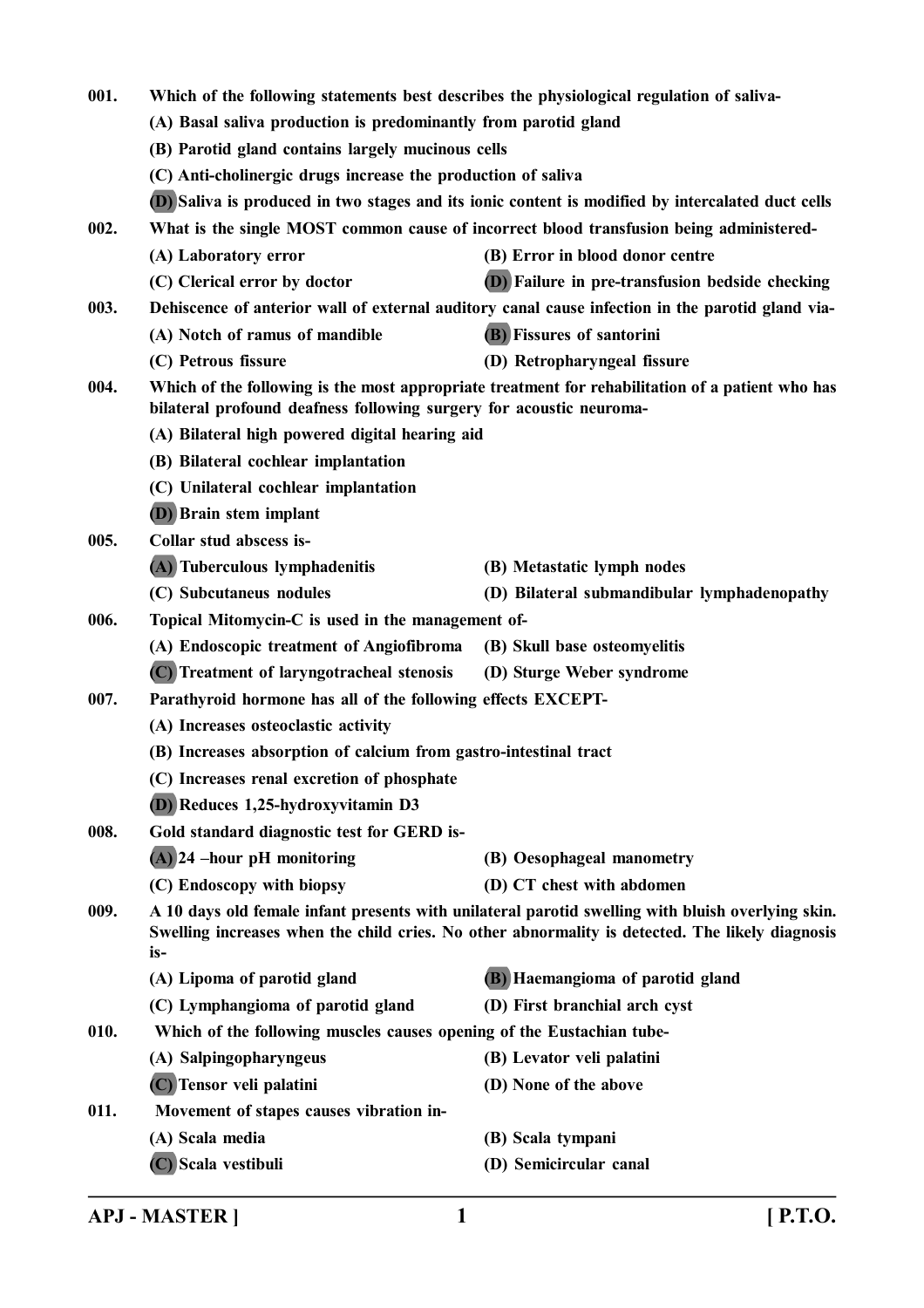| 012. | Cricoid cartilage is a derivative of -                                             |                                                                                              |
|------|------------------------------------------------------------------------------------|----------------------------------------------------------------------------------------------|
|      | (A) III <sup>rd</sup> branchial arch                                               | (B) II <sup>nd</sup> branchial arch                                                          |
|      | $(C)$ VI <sup>th</sup> branchial arch                                              | (D) Hypobranchial eminence                                                                   |
| 013. | Singular nerve is-                                                                 |                                                                                              |
|      | (A) Superior vestibular nerve supplying posterior semicircular canal               |                                                                                              |
|      | (B) Inferior vestibular nerve supplying posterior semicircular canal               |                                                                                              |
|      | (C) Superior vestibular nerve supplying anterior semicircular canal                |                                                                                              |
|      | (D) Inferior vestibular nerve supplying anterior semicircular canal                |                                                                                              |
| 014. | is-                                                                                | A known HIV infected patient presents with non-tender parotid swelling. The likely diagnosis |
|      | (A) B cell Non-Hodgkin's lymphoma                                                  | (B) Parotid abscess                                                                          |
|      | (C) Lymphoepithelial cyst                                                          | (D) Sialectasia                                                                              |
| 015. | Type B tympanogram is seen in-                                                     |                                                                                              |
|      | (A) Serous otitis media                                                            | (B) Otosclerosis                                                                             |
|      | (C) Meniere's disease                                                              | (D) Hypermobile tympanic membrane                                                            |
| 016. | Most common congenital anomaly of Larynx is-                                       |                                                                                              |
|      | (A) Laryngomalacia                                                                 | (B) Subglottic stenosis                                                                      |
|      | (C) Laryngeal web                                                                  | (D) Subglottic haemangioma                                                                   |
| 017. | Common cold is most often caused by-                                               |                                                                                              |
|      | (A) Influenza virus                                                                | <b>(B)</b> Rhinovirus                                                                        |
|      | (C) Adenovirus                                                                     | (D) Respiratory syncytial virus                                                              |
| 018. | How much least conductive hearing loss is required for Weber's test to lateralize- |                                                                                              |
|      | $(A)$ 5 dB                                                                         | $(B)$ 10 dB                                                                                  |
|      | $(C)$ 15 dB                                                                        | $(D)$ 20 dB                                                                                  |
| 019. | All of the following conditions are associated with snoring EXCEPT-                |                                                                                              |
|      | (A) Angiofibroma                                                                   | <b>(B)</b> Laryngeal papillomatosis                                                          |
|      | (C) Hypertrophy of tonsils                                                         | (D) Antrochoanal polyp                                                                       |
| 020. | All of the following are objective tests of hearing EXCEPT-                        |                                                                                              |
|      | (A) Acoustic reflex                                                                | (B) Brain Stem Evoked response audiometry                                                    |
|      | (C) Oto Acoustic Emissions                                                         | <b>(D)</b> Pure tone audiometry                                                              |
| 021. | Uncinate process is a part of-                                                     |                                                                                              |
|      | (A) Maxilla                                                                        | (B) Ethmoid bone                                                                             |
|      | (C) Palatine bone                                                                  | (D) Inferior turbinate                                                                       |
| 022. | Oto Acoustic Emissions(OAE) are low intensity sounds produced by-                  |                                                                                              |
|      | (A) Tympanic membrane                                                              | (B) Outer hair cells                                                                         |
|      | (C) Inner hair cells                                                               | (D) Cochlear nerve                                                                           |
| 023. | Trough shaped curve in pure tone audiometry is seen in-                            |                                                                                              |
|      | (A) Otitis media                                                                   | (B) Otosclerosis                                                                             |
|      | (C) Congenital Sensorineural hearing loss                                          | (D) Acoustic neuroma                                                                         |
| 024. | Drug of choice in tropical eosinophilia is-                                        |                                                                                              |
|      | (A) Ivermectin                                                                     | (B) Diethylcarbamazine                                                                       |
|      | (C) Sulphonamide                                                                   | (D) Piperazine                                                                               |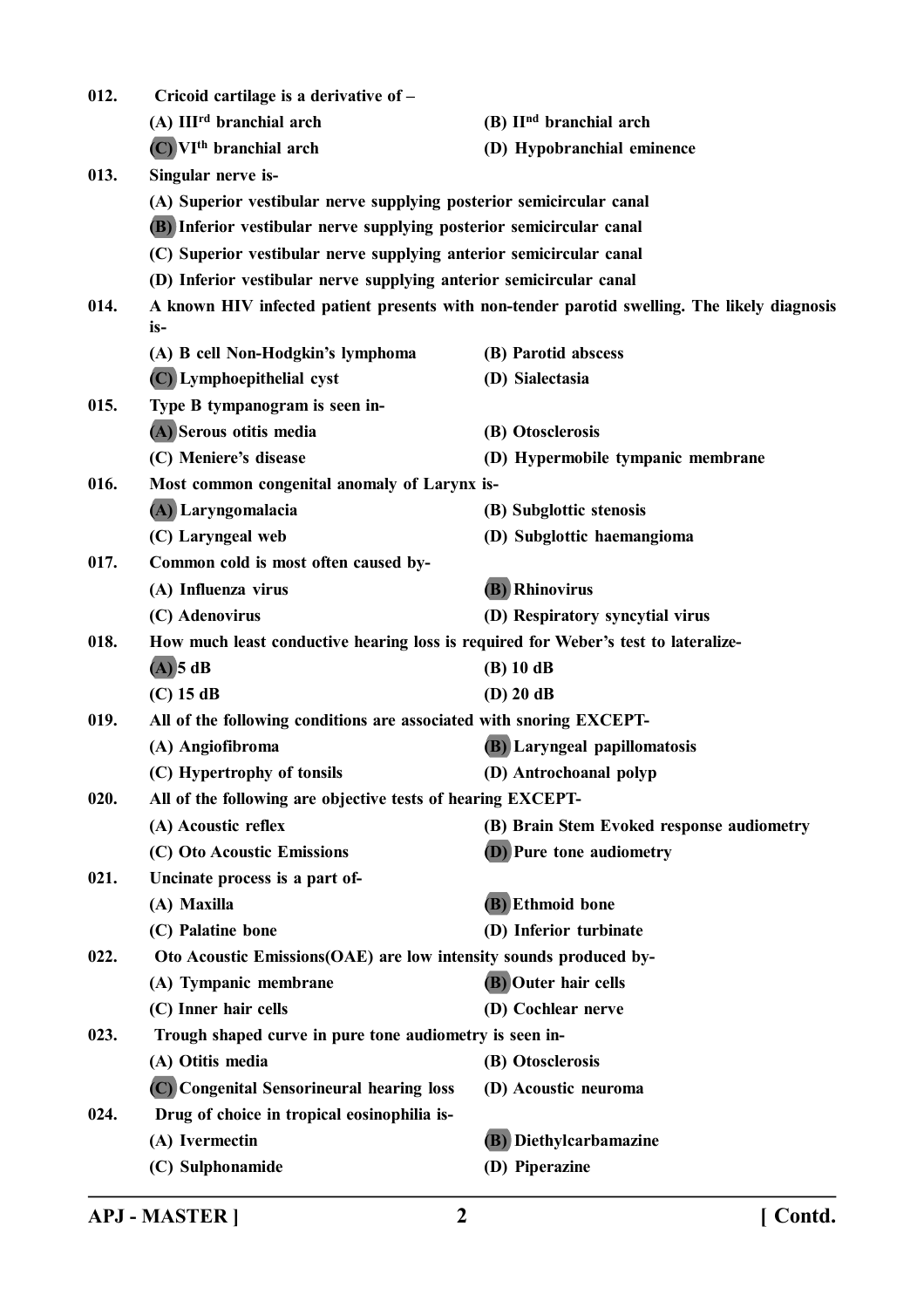| 025. | Muller's maneuver –                                                                 |                                                                                                                                                                                                      |
|------|-------------------------------------------------------------------------------------|------------------------------------------------------------------------------------------------------------------------------------------------------------------------------------------------------|
|      | (A) Evaluates upper airway obstruction in sleep apnoea                              |                                                                                                                                                                                                      |
|      | (B) Evaluates Eustachian tube patency                                               |                                                                                                                                                                                                      |
|      | (C) Evaluates middle ear pressure in tympanometry                                   |                                                                                                                                                                                                      |
|      | (D) Evaluates laryngeal obstruction in subglottic stenosis                          |                                                                                                                                                                                                      |
| 026. | Most common bilateral malignant salivary gland tumour is-                           |                                                                                                                                                                                                      |
|      | (A) Acinic cell tumor                                                               | (B) Adenoid cystic carcinoma                                                                                                                                                                         |
|      | (C) Malignant mixed tumor                                                           | (D) Mucoepidermoid carcinoma                                                                                                                                                                         |
| 027. | Apoptosis is characterized by all of the following EXCEPT-                          |                                                                                                                                                                                                      |
|      | (A) Cell Shrinkage                                                                  | (B) Chromatin condensation                                                                                                                                                                           |
|      | (C) Formation of cytoplasmic blebs                                                  | <b>(D)</b> Inflammatory reaction in tissue                                                                                                                                                           |
| 028. | Paul Bunnel test is used for the serodiagnosis of-                                  |                                                                                                                                                                                                      |
|      | (A) Rickettsiosis                                                                   | <b>(B)</b> Infectious mononucleosis                                                                                                                                                                  |
|      | (C) Rheumatoid arthritis                                                            | (D) Chicken pox                                                                                                                                                                                      |
| 029. | Cody's Tack operation is the surgery for-                                           |                                                                                                                                                                                                      |
|      | (A) Otosclerosis                                                                    | (B) Acoustic neuroma                                                                                                                                                                                 |
|      | (C) Craniopharyngeoma                                                               | (D) Meniere's disease                                                                                                                                                                                |
| 030. | Andy Gump deformity is due to $-$                                                   |                                                                                                                                                                                                      |
|      | (A) Congenital craniofacial maldevelopment                                          |                                                                                                                                                                                                      |
|      | (B) Post radiotherapy                                                               |                                                                                                                                                                                                      |
|      | (C) Bilateral microtia                                                              |                                                                                                                                                                                                      |
|      | (D) Resection of mandibular arch without adequate reconstruction                    |                                                                                                                                                                                                      |
| 031. | Positive Berry's sign with thyroid swelling is suggestive of-                       |                                                                                                                                                                                                      |
|      | (A) Thyroid malignancy                                                              | (B) Thyroiditis                                                                                                                                                                                      |
|      | (C) Goiter                                                                          | (D) Tracheal compression                                                                                                                                                                             |
| 032. | analysis shows haematuria. The most likely diagnosis is-                            | A 41 yrs old woman presents with painful nasal crusting and epistaxis. She suffers from shortness<br>of breath at rest and renal impairment. Chest X-ray shows multiple cavitating lesions. Urine    |
|      | (A) Wegener's granulomatosis                                                        | (B) Sarcoidosis                                                                                                                                                                                      |
|      | (C) Hereditory haemorrhagic telangiectasia (D) Pyogenic granuloma                   |                                                                                                                                                                                                      |
| 033. | A patient with retinitis pigmentosa and sensorineural hearing loss has most likely- |                                                                                                                                                                                                      |
|      | (A) Usher syndrome                                                                  | (B) Pierre Robin syndrome                                                                                                                                                                            |
|      | (C) Apert syndrome                                                                  | (D) Pendred syndrome                                                                                                                                                                                 |
| 034. | has-                                                                                | Weber's test lateralizes to right side. Rinne's test is positive on left and right side. The patient                                                                                                 |
|      | (A) Right severe conductive hearing loss                                            | <b>(B)</b> Left sensorineural hearing loss                                                                                                                                                           |
|      | (C) Right sensorineural hearing loss                                                | (D) Left severe conductive hearing loss.                                                                                                                                                             |
| 035. | What would be the MOST appropriate next action-                                     | In the recovery room following a modified radical mastoidectomy, the patient is found to have<br>facial nerve palsy. The surgeon was confident that the facial nerve was not injured during surgery. |
|      | (A) Immediately re-explore the ear                                                  |                                                                                                                                                                                                      |
|      | (B) Give IV steroids                                                                |                                                                                                                                                                                                      |
|      | (C) Wait for local anaesthetic effect to wear off                                   |                                                                                                                                                                                                      |
|      | (D) Arrange for a CT scan                                                           |                                                                                                                                                                                                      |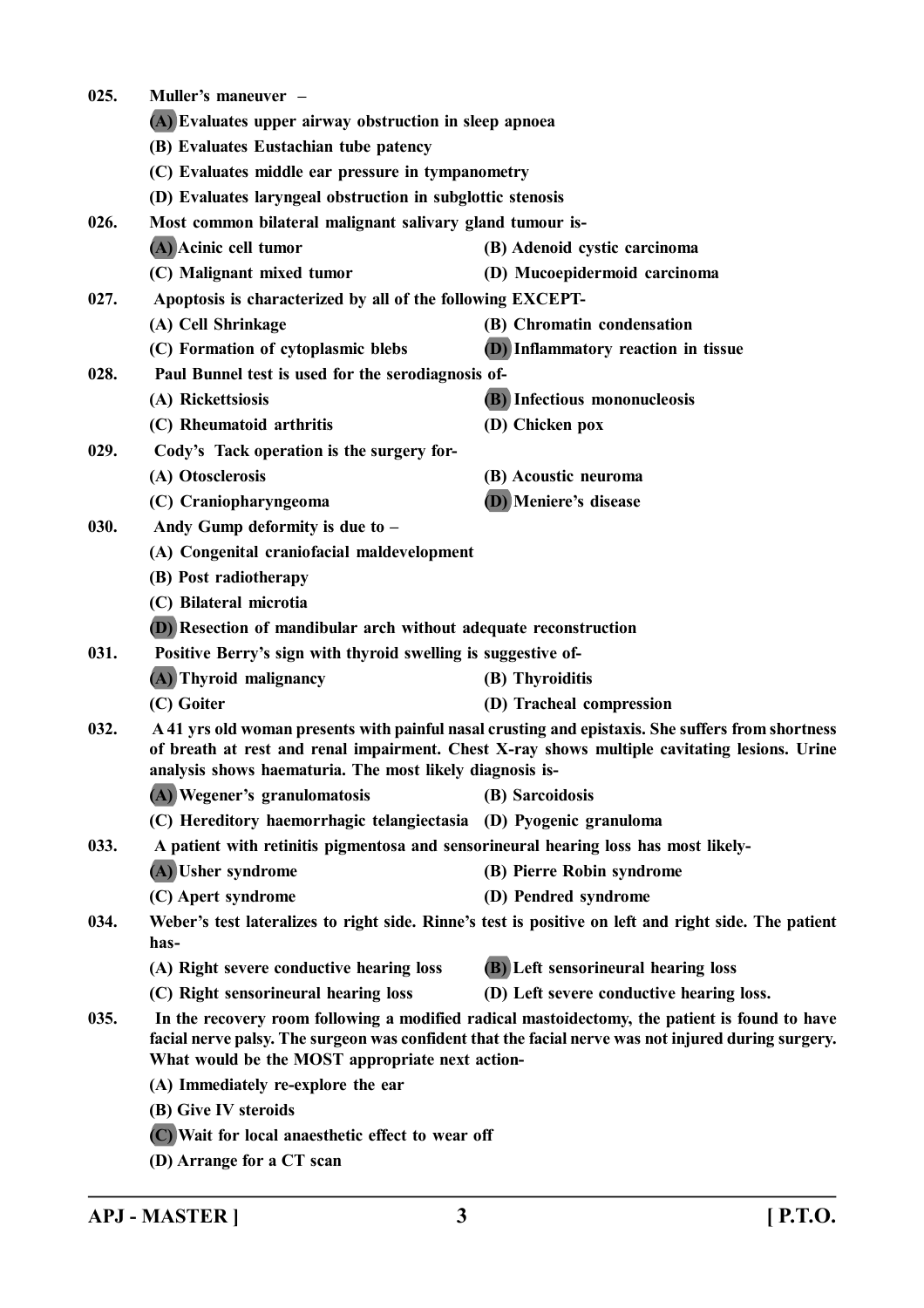| 036. | Premalignant conditions of larynx are all EXCEPT-                    |                                                                                                                                                                                                      |
|------|----------------------------------------------------------------------|------------------------------------------------------------------------------------------------------------------------------------------------------------------------------------------------------|
|      | (A) Leucoplakia                                                      | (B) Lichen planus                                                                                                                                                                                    |
|      | (C) Papilloma                                                        | (D) Keratosis                                                                                                                                                                                        |
| 037. |                                                                      | In emergency tracheostomy, the following structures are liable to be damaged EXCEPT-                                                                                                                 |
|      | (A) Thyoid isthmus                                                   | (B) Thyroidea Ima artery                                                                                                                                                                             |
|      | (C) Inferior thyroid vein                                            | (D) Inferior thyroid artery                                                                                                                                                                          |
| 038. | Boyer's space is-                                                    |                                                                                                                                                                                                      |
|      | (A) Paraglottic space                                                | (B) Periglottic space                                                                                                                                                                                |
|      | (C) Pre-epiglottic space                                             | (D) Para-epiglottic space                                                                                                                                                                            |
| 039. | Pathognomonic symptom of neonate with unilateral choanal atresia is- |                                                                                                                                                                                                      |
|      | (A) Feeding difficulty in ipsilateral breast of mother               |                                                                                                                                                                                                      |
|      | (B) Feeding difficulty in contralateral breast of mother             |                                                                                                                                                                                                      |
|      | (C) Cyclical breathing pattern                                       |                                                                                                                                                                                                      |
|      | (D) Cheyne-stokes breathing pattern                                  |                                                                                                                                                                                                      |
| 040. | The most frequent observation in a data set is-                      |                                                                                                                                                                                                      |
|      | (A) Mean                                                             | (B) Mode                                                                                                                                                                                             |
|      | (C) Median                                                           | (D) Standard deviation                                                                                                                                                                               |
| 041. | Stankiewick's sign during endoscopic sinus surgery indicates-        |                                                                                                                                                                                                      |
|      | (A) Injury to cribriform plate                                       | (B) Injury to anterior ethmoidal artery                                                                                                                                                              |
|      | (C) Injury to lamina papyracea                                       | (D) Injury to optic nerve                                                                                                                                                                            |
| 042. | Modified Blair incision is taken for-                                |                                                                                                                                                                                                      |
|      | (A) External ethmoidectomy                                           | (B) Total maxillectomy                                                                                                                                                                               |
|      | (C) Radical neck dissection                                          | <b>(D)</b> Superficial parotidectomy                                                                                                                                                                 |
| 043. | Which of the following is not a type of research question-           |                                                                                                                                                                                                      |
|      | (A) A hypothesis                                                     | (B) Predicting an outcome                                                                                                                                                                            |
|      | (C) Evaluating a phenomenon                                          | (D) Developing good practice                                                                                                                                                                         |
| 044. |                                                                      | A 2 yrs old child develops acute respiratory distress and is brought to the casualty. On examination,<br>breath sounds are decreased with wheeze on right side; chest X-ray shows diffuse opacity on |
|      | right side. The likely diagnosis is-                                 |                                                                                                                                                                                                      |
|      | (A) Pneumothorax                                                     | (B) Croup                                                                                                                                                                                            |
|      | (C) Pleural effusion                                                 | (D) Foreign body aspiration                                                                                                                                                                          |
| 045. | The MOST common laser used for laryngeal surgery is-                 |                                                                                                                                                                                                      |
|      | (A) Nd YAG laser                                                     | (B) CO2 laser                                                                                                                                                                                        |
|      | (C) Argon laser                                                      | (D) KTP laser                                                                                                                                                                                        |
| 046. |                                                                      | The best flap to repair the pharyngeal defect after total pharyngo-laryngectomy is-                                                                                                                  |
|      | $\overline{A}$ ) PMMC                                                | (B) Latisimus dorsi                                                                                                                                                                                  |
|      | (C) Deltopectoral                                                    | (D) None of the above                                                                                                                                                                                |
| 047. |                                                                      | A researcher selects a probability sample of 100 out of the total population. It is-                                                                                                                 |
|      | (A) A cluster sample                                                 | (B) A random sample                                                                                                                                                                                  |
|      | (C) A systematic sample                                              | (D) A stratified sample                                                                                                                                                                              |
| 048. |                                                                      | A 45 yrs old man complains of sudden onset right sided pleuritic chest pain 4 days after                                                                                                             |
|      | laryngectomy. The most useful investigation is-                      |                                                                                                                                                                                                      |
|      | (A) Ventilation-perfusion scan                                       | (B) MRI thorax                                                                                                                                                                                       |
|      | (C) Pulmonary function tests                                         | $(D)$ ECG                                                                                                                                                                                            |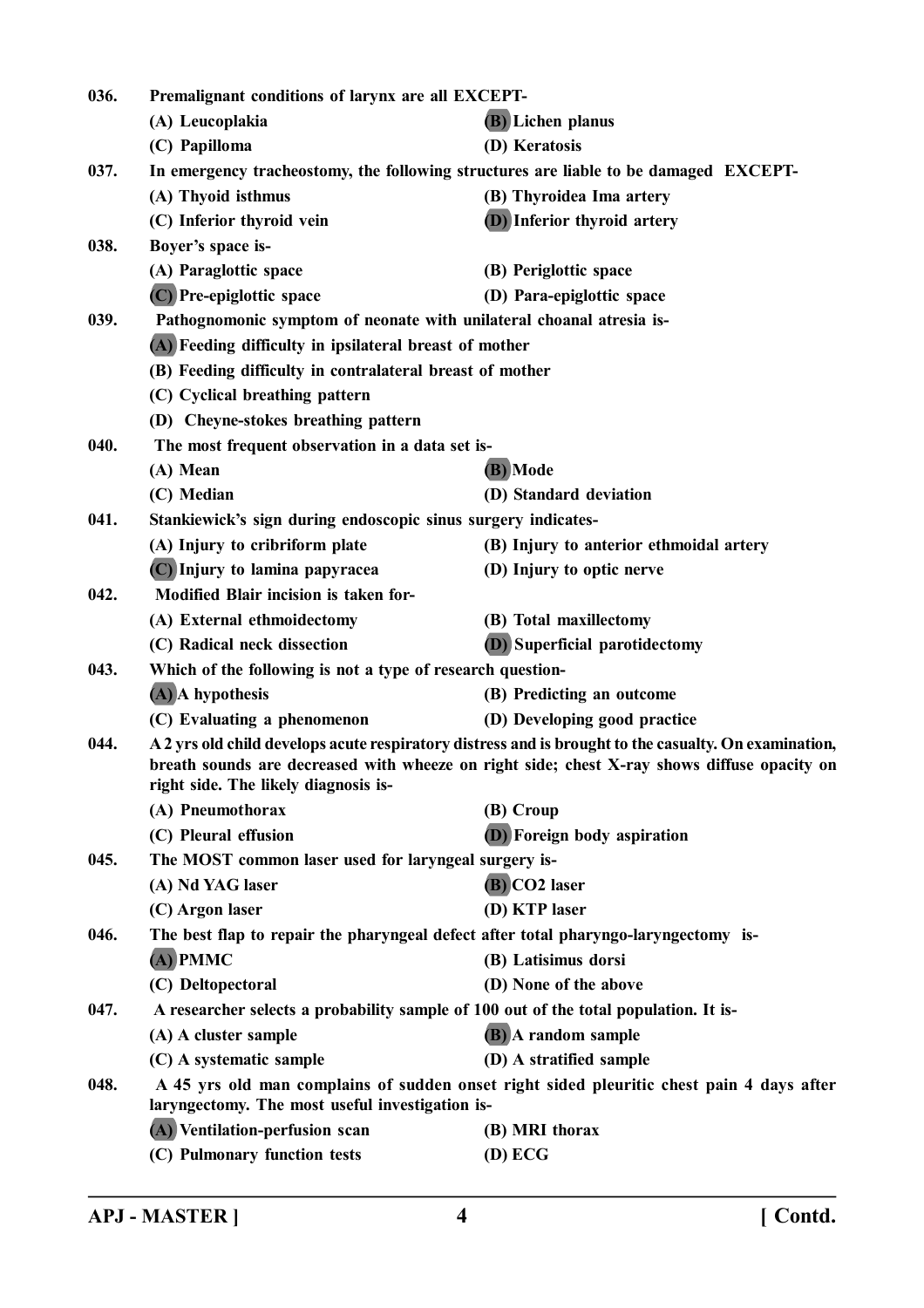| 049. | Non tonsillar indications for tonsillectomy are all EXCEPT-                   |                                                                                               |
|------|-------------------------------------------------------------------------------|-----------------------------------------------------------------------------------------------|
|      | (A) Complete excision of branchial fistula                                    | (B) A part of Uvulopalatopharyngoplasty                                                       |
|      | (C) Styloidectomy                                                             | (D) Chronic tonsillitis                                                                       |
| 050. | <b>Coablation</b> is-                                                         |                                                                                               |
|      | (A) Radiofrequency at low temperature                                         | (B) Cautery at low temperature                                                                |
|      | (C) Radiofrequecy at high temperature                                         | (D) Cautery at high temperature                                                               |
| 051. | Parasympathetic innervation to submandibular gland is carried by-             |                                                                                               |
|      | (A) Lesser petrosal nerve                                                     | (B) Chorda tympani nerve                                                                      |
|      | (C) Greater superficial petrosal nerve                                        | (D) Glossopharyngeal nerve                                                                    |
| 052. | Which segments of Internal carotid artery do not have branches-               |                                                                                               |
|      | (A) Cervical                                                                  | (B) Petrous                                                                                   |
|      | (C) Cavernous                                                                 | (D) Clinoid                                                                                   |
| 053. | A carotid body tumor is likely to receive majority of its blood supply from-  |                                                                                               |
|      | (A) Ascending pharyngeal artery                                               | (B) Common carotid artery                                                                     |
|      | (C) Superior labial artery                                                    | (D) Maxillary artery                                                                          |
| 054. | Which of the following signs is LEAST likely to occur in base skull fracture- |                                                                                               |
|      | (A) Mastoid ecchymosis                                                        | (B) Periorbital ecchymosis                                                                    |
|      | (C) Watery rhinorrhoea                                                        | <b>(D)</b> Purulent otorrhoea                                                                 |
| 055. |                                                                               | A 9 month old child has a history of repeated episodes of pneumonia. The likely diagnosis is- |
|      | (A) Tracheo-oesophageal fistula                                               | (B) Laryngomalacia                                                                            |
|      | (C) Laryngeal web                                                             | (D) Subglottic stenosis                                                                       |
| 056. | The bulk of radiotherapy is carried out using -                               |                                                                                               |
|      | (A) Photons                                                                   | (B) Electrons                                                                                 |
|      | (C) Neutrons                                                                  | (D) Protons                                                                                   |
| 057. |                                                                               | All cytotoxic drugs given below used in head and neck cancer are alkylating agents except -   |
|      | (A) Cyclophosphamide                                                          | (B) Ifosfamide                                                                                |
|      | (C) Nitrosoureas                                                              | (D) Methotrexate                                                                              |
| 058. | All of the following cutaneous lesions may be found in AIDS EXCEPT-           |                                                                                               |
|      | (A) Molluscum                                                                 | (B) Psoriasis                                                                                 |
|      | (C) Kaposi's sarcoma                                                          | (D) Seborrhic dermatitis                                                                      |
| 059. | On HRCT temporal bone, Phelp sign is seen in -                                |                                                                                               |
|      | (A) Glomus jugulare                                                           | (B) Acoustic neuroma                                                                          |
|      | (C) Otosclerosis                                                              | (D) Meniere's disease.                                                                        |
| 060. | The father of bronchoscopy is-                                                |                                                                                               |
|      | (A) Gustav Killian                                                            | (B) Chevalier Jackson                                                                         |
|      | (C) Ambroise Pare                                                             | (D) Friedrich Bezold                                                                          |
| 061. | In regard to Clostridium species, the following statement is false-           |                                                                                               |
|      | (A) Clostridium tetani produces spastic paralysis                             |                                                                                               |
|      | (B) Clostridium botulinum is an obligate anaerobe                             |                                                                                               |
|      | (C) In spastic dysphonia, type A toxin is injected into thyroarytenoid muscle |                                                                                               |
|      | (D) Clostridium botulinum produces spastic paralysis                          |                                                                                               |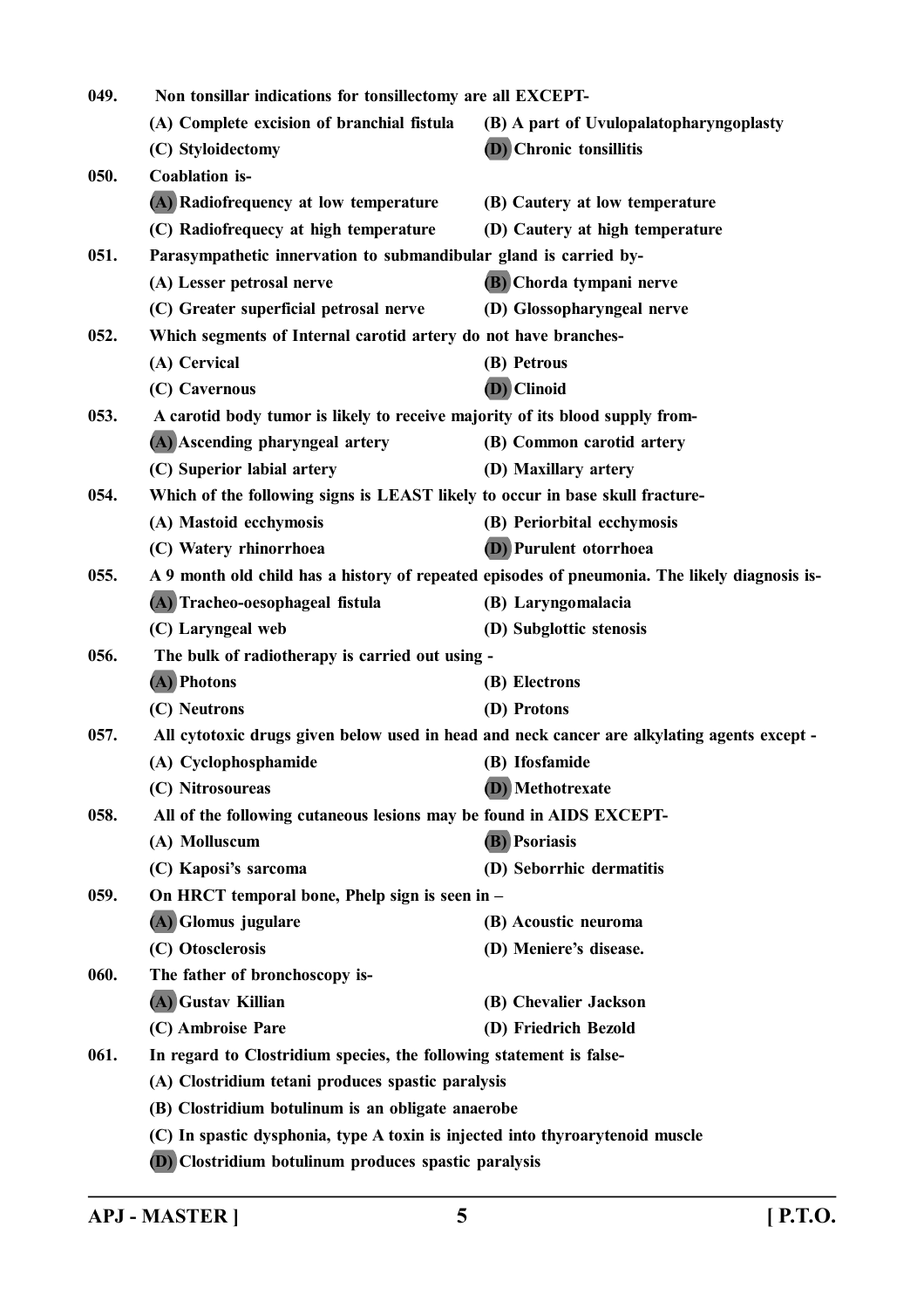| 062. | Stereotactic radio surgery is a treatment modality for-                             |                                                                                                    |
|------|-------------------------------------------------------------------------------------|----------------------------------------------------------------------------------------------------|
|      | (A) Olfactory meningioma                                                            | (B) Acoustic neuroma                                                                               |
|      | (C) Craniopharyngeoma                                                               | (D) Retinoblastoma                                                                                 |
| 063. | Fisch described facial nerve decompression -                                        |                                                                                                    |
|      | (A) From Internal acoustic meatus till its exit                                     |                                                                                                    |
|      | (B) From horizontal segment till its exit                                           |                                                                                                    |
|      | (C) From second genu to its exit                                                    |                                                                                                    |
|      | (D) At the stylomastoid foramen                                                     |                                                                                                    |
| 064. | Optic canal dehiscence within the sphenoid sinus is seen in-                        |                                                                                                    |
|      | $(A)$ 24% cases                                                                     | (B) $0.5\%$ cases                                                                                  |
|      | $(C)$ 12% cases                                                                     | $(D)$ 6% cases                                                                                     |
| 065. | Closing a wound within hours of its occurrence causes-                              |                                                                                                    |
|      | (A) Primary healing                                                                 | (B) Delayed primary healing                                                                        |
|      | (C) Secondary healing                                                               | (D) None of the above                                                                              |
| 066. | Which of the following are useful in the treatment of keloids-                      |                                                                                                    |
|      | (A) Elasticated garments                                                            | (B) Silicone Gel sheeting                                                                          |
|      | (C) Excision and steroid injections                                                 | (D) Excision and radio therapy                                                                     |
| 067. | As Per-Sec 90 IPC, criteria for valid consent is-                                   |                                                                                                    |
|      | (A) Above 12 years of age                                                           | (B) Mentally free                                                                                  |
|      | (C) Not be intoxicated                                                              | (D) All of the above                                                                               |
| 068. | The LASER used in photodynamic therapy is-                                          |                                                                                                    |
|      | (A) Tunable dye laser                                                               | (B) CO2 laser                                                                                      |
|      | (C) Krypton laser                                                                   | (D) Nd: Yag laser                                                                                  |
| 069. |                                                                                     | A 46 yrs old man presents with left sided nasal obstruction and a single 5 cm left supraclavicular |
|      | According to UICC TNM grading system, what is the correct stage of neck metastasis- | mass. Biopsy of the nasopharyngeal mass reveals non keratinizing nasopharyngeal carcinoma.         |
|      | $\overline{A}$ N1                                                                   | (B) N2A                                                                                            |
|      | $(C)$ N2B                                                                           | $(D)$ N3                                                                                           |
| 070. | Trousseau and Chvostek signs are observed in hypocalcemia and also in-              |                                                                                                    |
|      | (A) Hypokalaemia                                                                    | (B) Hyperkalaemia                                                                                  |
|      | (C) Hypomagnesaemia                                                                 | (D) Hypermagnesaemia                                                                               |
| 071. | The MOST common soft tissue malignancy in childhood is-                             |                                                                                                    |
|      | (A) Osteosarcoma                                                                    | (B) Rhabdomyosarcoma                                                                               |
|      | (C) Haemangiopericytoma                                                             | (D) Neurofibrosarcoma                                                                              |
| 072. | In normal wound healing, when would you expect the number of fibroblasts to peak-   |                                                                                                    |
|      | (A) Within 24 hours                                                                 | (B) Within 3 days                                                                                  |
|      | (C) Between 3-5 days                                                                | <b>D</b> ) Between 6-7 days                                                                        |
| 073. | All of the following are concerned with auditory pathway EXCEPT-                    |                                                                                                    |
|      | (A) Trapezoid body                                                                  | (B) Medial geniculate body                                                                         |
|      | (C) Genu of internal capsule                                                        | (D) Lateral lemniscus                                                                              |
| 074. |                                                                                     | All of the following techniques are used to control bleeding from bone during mastoid surgery      |
|      | <b>EXCEPT-</b>                                                                      |                                                                                                    |
|      | (A) Cutting drill over the bleeding area                                            | (B) Diamond drill over the bleeding area                                                           |
|      | (C) Bipolar cautery over the bleeding area                                          | (D) Bone wax                                                                                       |
|      |                                                                                     |                                                                                                    |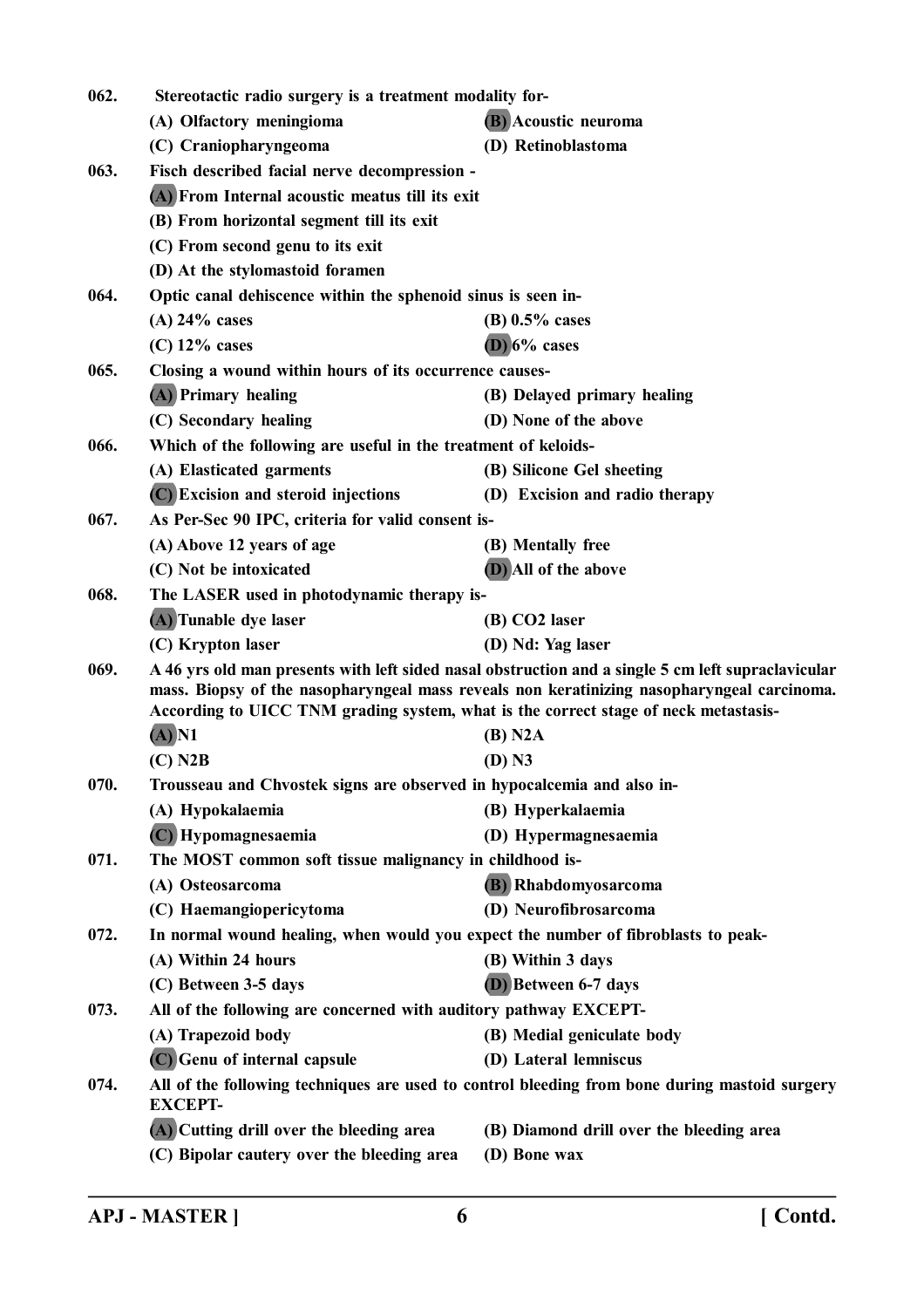| 075. | Nasal valve is formed by all EXCEPT-                                               |                                                                                                 |
|------|------------------------------------------------------------------------------------|-------------------------------------------------------------------------------------------------|
|      | (A) Septum                                                                         | (B) Middle turbinate                                                                            |
|      | (C) Lower end of upper lateral cartilage                                           | (D) Inferior turbinate                                                                          |
| 076. | The difference between the smallest and largest value in a data set is $-$         |                                                                                                 |
|      | (A) Standard deviation                                                             | (B) P value                                                                                     |
|      | (C) Range                                                                          | (D) Prevalence                                                                                  |
| 077. | Most common location of nasal haemangioma-                                         |                                                                                                 |
|      | (A) Nasal septum                                                                   | (B) Inferior turbinate                                                                          |
|      | (C) Vestibule                                                                      | (D) Uncinate process                                                                            |
| 078. | most likely diagnosis is:                                                          | A 2-year-old child is brought to the hospital with a compressible swelling at the root of nose, |
|      | (A) A-V malformation                                                               | (B) Lacrimal sac cyst                                                                           |
|      | (C) Ethmoid sinus cyst                                                             | (D) Meningoencephalocele                                                                        |
| 079. | Source of epistaxis after ligation of external carotid artery is:                  |                                                                                                 |
|      | (A) Maxillary artery                                                               | (B) Greater palatine artery                                                                     |
|      | (C) Superior labial artery                                                         | <b>(D)</b> Ethmoidal artery                                                                     |
| 080. | For viewing superior orbital fissure-best view is-                                 |                                                                                                 |
|      | (A) Plain AP view                                                                  | <b>(B)</b> Caldwell view                                                                        |
|      | (C) Towne view                                                                     | (D) Basal view                                                                                  |
| 081. |                                                                                    | Cavernous sinus thrombosis following sinusitis results in all of the following signs EXCEPT:    |
|      | (A) Constricted pupil in response to light                                         |                                                                                                 |
|      | (B) Engorgement of retinal veins upon ophthalmoscopic examination                  |                                                                                                 |
|      | (C) Ptosis of eyelid                                                               |                                                                                                 |
|      | (D) Ophthalmoplegia                                                                |                                                                                                 |
| 082. | Ground glass appearance of maxillary sinus on CT scan is seen on:                  |                                                                                                 |
|      | (A) Maxillary sinusitis                                                            | (B) Maxillary carcinoma                                                                         |
|      | (C) Maxillary polyp                                                                | (D) Maxillary fibrous dysplasia                                                                 |
| 083. | Laryngofissure is:                                                                 |                                                                                                 |
|      | (A) Opening the larynx in midline                                                  | (B) Making window in thyroid cartilage                                                          |
|      | (C) Removal of arytenoids                                                          | (D) Removal of epiglottis                                                                       |
| 084. | Fordyce's Granules(Spots) in oral cavity arise from-                               |                                                                                                 |
|      | (A) Mucous glands                                                                  | (B) Sebaceous glands                                                                            |
|      | (C) Taste buds                                                                     | (D) Minor salivary glands                                                                       |
| 085. |                                                                                    | In which one of the following head and neck cancer perineural invasion is most commonly seen-   |
|      | (A) Adenocarcinoma                                                                 | (B) Adenoid cystic carcinoma                                                                    |
|      | (C) Basal cell carcinoma                                                           | (D) Squamous cell carcinoma                                                                     |
| 086. | Communication between middle ear and Eustachian tube is obliterated surgically in- |                                                                                                 |
|      | (A) Cortical mastoidectomy                                                         | (B) Radical mastoidectomy                                                                       |
|      | (C) Myrigoplasty                                                                   | (D) Modified radical mastoidectomy                                                              |
| 087. | Commando operation is done for the treatment of-                                   |                                                                                                 |
|      | (A) Nasopharyngeal carcinoma                                                       |                                                                                                 |
|      | (B) Stage III squamous cell carcinoma of larynx                                    |                                                                                                 |
|      | (C) Nasopharyngeal adenocarcinoma<br>$\mathbf{L}$                                  |                                                                                                 |

**(D) Oropharyngeal carcinoma**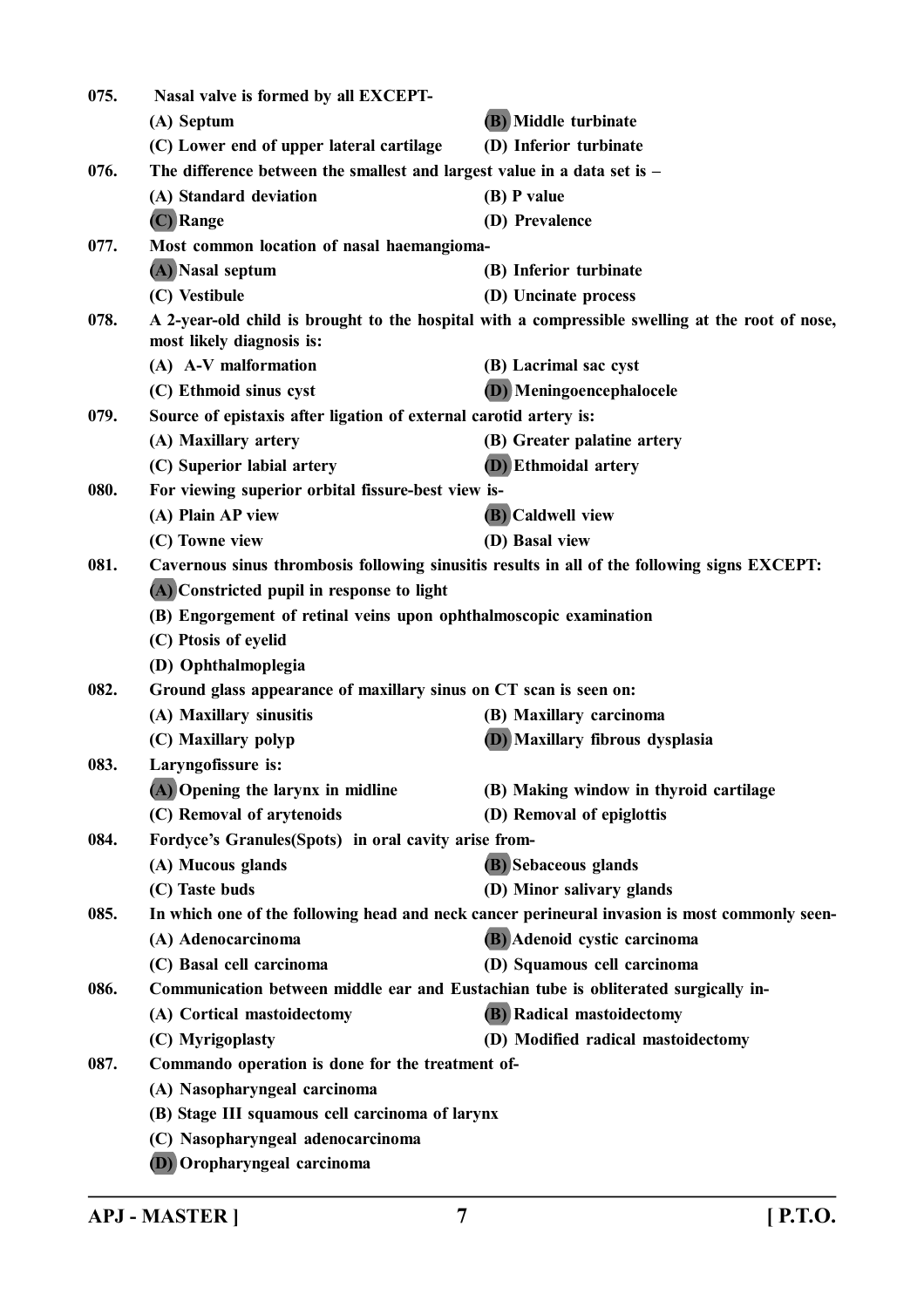| 088. | The following test can be useful for elucidating the cause of allergic rhinitis-   |                                                                                              |
|------|------------------------------------------------------------------------------------|----------------------------------------------------------------------------------------------|
|      | (A) Radio-allergosorbent test                                                      | (B) Saccharine test                                                                          |
|      | (C) Total serum IgE levels                                                         | (D) Acoustic rhinometry                                                                      |
| 089. | Formulation of hypothesis may not be necessary in-                                 |                                                                                              |
|      | (A) Survey studies                                                                 | <b>(B)</b> Fact finding (historical) studies                                                 |
|      | (C) Experimental studies                                                           | (D) Normative studies                                                                        |
| 090. | Which of the following ethical issues form the foremost part of Hippocratic Oath-  |                                                                                              |
|      | (A) Confidentiality                                                                | (B) Sexual boundaries                                                                        |
|      | (C) Advertising                                                                    | (D) Bribery                                                                                  |
| 091. | Kashima operation is done for -                                                    |                                                                                              |
|      | (A) Vocal cord palsy                                                               | (B) Recurrent cholesteatoma                                                                  |
|      | (C) Atrophic rhinitis                                                              | (D) Choanal atresia                                                                          |
| 092. | professionals are specified in part by -                                           | According to the ethical principles, the benefits we are obliged to provide as healthcare    |
|      | (A) Our upbringing and personal values                                             | (B) Our relationship, role, and agreements                                                   |
|      | (C) Our employer, the law, our conscience                                          | (D) Our contract with the hospital or clinic                                                 |
| 093. | canal and facial palsy is due to-                                                  | A female diabetic patient having severe earache, granulation tissue in the external auditory |
|      | (A) Herpes Zoster oticus                                                           | (B) Malignant otitis externa                                                                 |
|      | (C) Otomycosis                                                                     | (D) None of the above                                                                        |
| 094. | The MOST important consideration regarding the information in informed consent is- |                                                                                              |
|      | (A) It must be understood by the patient                                           | (B) It must be communicated free of emotion                                                  |
|      | (C) It must be technically accurate                                                | (D) It must be delivered in writing                                                          |
| 095. | Autonomy is one of the main principle of bioethics, which means-                   |                                                                                              |
|      | (A) Selfishness                                                                    | (B) Self awareness                                                                           |
|      | (C) Self promotion                                                                 | <b>(D)</b> Self governance                                                                   |
| 096. | Impedence audiometry is usually done using frequency probe of-                     |                                                                                              |
|      | $(A)$ 226 Hz                                                                       | (B) 555 Hz                                                                                   |
|      | $(C)$ 440 Hz                                                                       | $(D)$ 800 Hz                                                                                 |
| 097. | Spontaneous vertical nystagmus is seen in lesions of-                              |                                                                                              |
|      | (A) Midbrain                                                                       | (B) Labyrinth                                                                                |
|      | (C) Vestibule                                                                      | (D) Cochlea                                                                                  |
| 098. | Cart-wheel appearance of tympanic membrane in ASOM is due to-                      |                                                                                              |
|      | (A) Perforation of tympanic membrane                                               | (B) Edema of tympanic membrane                                                               |
|      | (C) Congested blood vessels                                                        | (D) Granulation tissue on tympanic membrane                                                  |
| 099. | Dorello's canal transmits which of the following nerve-                            |                                                                                              |
|      | (A) Ophthalmic division of cranial nerve V                                         | (B) Abducens nerve (cranial nerve VI)                                                        |
|      | (C) Facial nerve (Cranial nerve VII)                                               | (D) Statoacoustic nerve (Cranial Nerve VIII)                                                 |
| 100. | Hearing aid consists of the following components EXCEPT-                           |                                                                                              |
|      | (A) Microphone                                                                     | (B) Amplifier                                                                                |
|      | (C) Speech processor                                                               | (D) Receiver                                                                                 |
| 101. | The principal site where aminoglycoside antibiotics produce damage is-             |                                                                                              |
|      | (A) Outer hair cells of basal turn of cochlea                                      | (B) Outer hair cells of apical turn of cochlea                                               |
|      | (C) Inner hair cells of basal turn of cochlea                                      | (D) Inner hair cells of apical turn of cochlea                                               |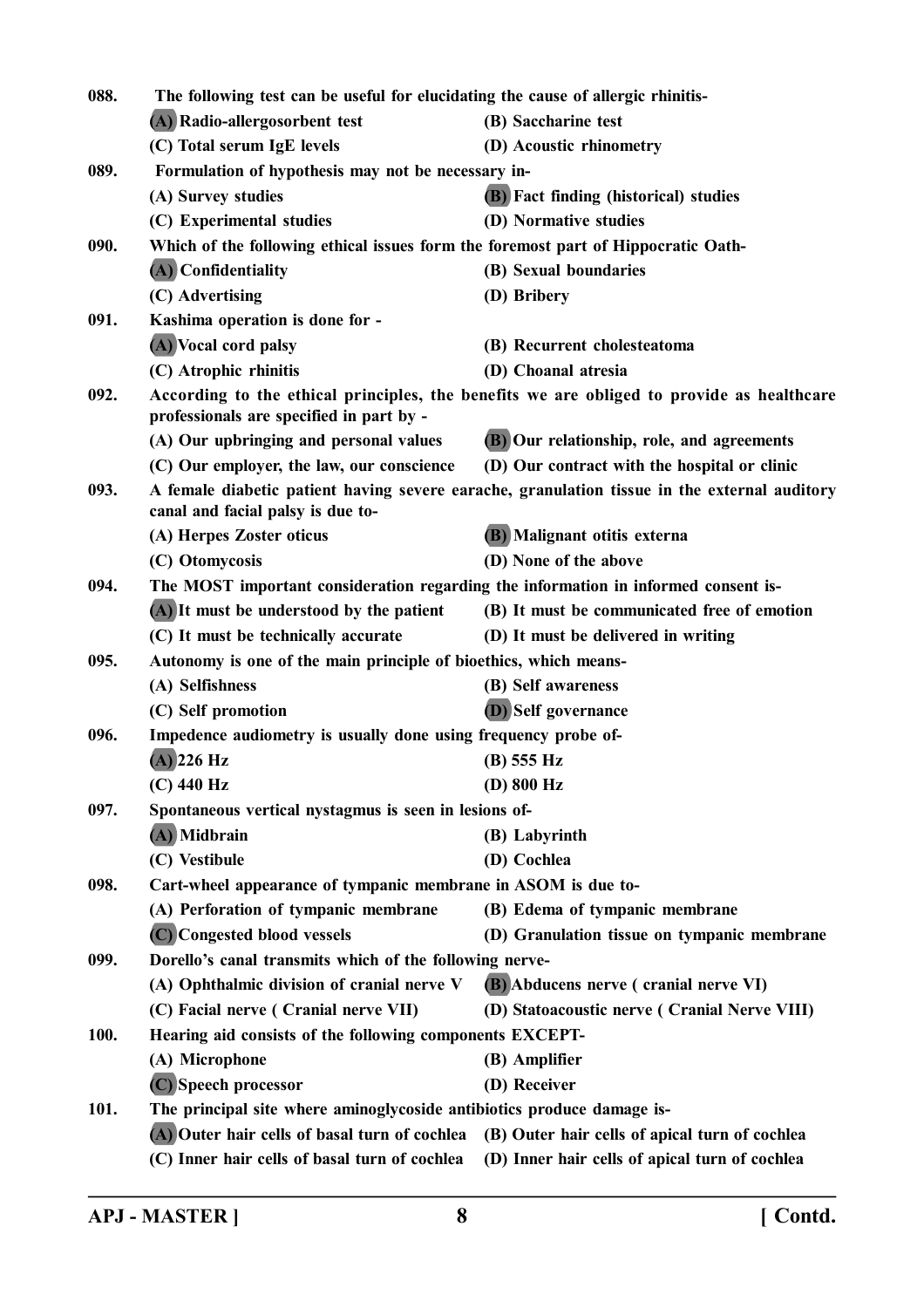| 102. | Melkerson-Rosenthal syndrome include all EXCEPT-                                            |                                                                                            |
|------|---------------------------------------------------------------------------------------------|--------------------------------------------------------------------------------------------|
|      | (A) Fissured tongue                                                                         | (B) Facial paralysis                                                                       |
|      | (C) Nasal submucosal nodules                                                                | (D) Circumoral oedema                                                                      |
| 103. | Which of the following is LEAST appropriate recipient site for a full-thickness skin graft- |                                                                                            |
|      | (A) Muscle                                                                                  | $(B)$ Fat                                                                                  |
|      | (C) Cartilage                                                                               | (D) Bone                                                                                   |
| 104. | structures in the cytoplasm of plasma cells. The likely diagnosis is-                       | A biopsy taken from nasal granulomatous lesion reveals Mickulicz cells and eosinophilic    |
|      | (A) Rhinoscleroma                                                                           | (B) Rhinosporidiosis                                                                       |
|      | (C) Leprosy                                                                                 | (D) Sarcoidosis                                                                            |
| 105. | An estimate of variability of observations is known as-                                     |                                                                                            |
|      | (A) Standard deviation                                                                      | (B) Standard error of mean                                                                 |
|      | (C) 95% confidence interval                                                                 | (D) Reference range                                                                        |
| 106. | Pott's puffy tumor is-                                                                      |                                                                                            |
|      | (A) Tumor of nasal septum                                                                   | (B) Tuberculous lymphadenitis                                                              |
|      | (C) Pyogenic infection of frontal sinus                                                     | (D) Tumor of cavernous sinus                                                               |
| 107. | Vaccume headache is associated with-                                                        |                                                                                            |
|      | (A) Pneumocephalus                                                                          | <b>(B)</b> Blockage of frontal recess                                                      |
|      | (C) CSF rhinorrhoea                                                                         | (D) Excessive nose blowing                                                                 |
| 108. | Which of the following chemotherapy drug causes pulmonary toxicity-                         |                                                                                            |
|      | (A) Bleomycin                                                                               | (B) 5-flurouracil                                                                          |
|      | (C) Cisplatin                                                                               | (D) Vincristine                                                                            |
| 109. | temporoparietal region and the lower jaw, and right palatal palsy. It is suggestive of-     | A 50 yrs old male patient complains of right conductive hearing loss, right facial pain in |
|      | (A) Sluder's neuralgia                                                                      | (B) Costen's syndrome                                                                      |
|      | (C) Trotter's syndrome                                                                      | (D) Wallenberg syndrome                                                                    |
| 110. | Which of the following condition causes maximum hearing loss-                               |                                                                                            |
|      | (A) Disruption of ossicular chain with intact tympanic membrane                             |                                                                                            |
|      | (B) Partial fixation of stapes footplate                                                    |                                                                                            |
|      | (C) Middle ear effusion                                                                     |                                                                                            |
|      | (D) Disruption of ossicular chain with perforation of tympanic membrane                     |                                                                                            |
| 111. | CSF rhinorrhoea is diagnosed by-                                                            |                                                                                            |
|      | (A) Beta-2 microglobulin                                                                    | (B) Thyrglobulin                                                                           |
|      | (C) Beta-2 transferrin                                                                      | (D) Transthyrectin                                                                         |
| 112. | Posterosuperior retraction pocket if allowed to progress will lead to-                      |                                                                                            |
|      | (A) SNHL                                                                                    | (B) Secondary cholesteatoma                                                                |
|      | (C) Tympanosclerosis                                                                        | <b>(D)</b> Primary cholesteatoma                                                           |
| 113. | Reliability is the fundamental quality of a research which also reflects-                   |                                                                                            |
|      | (A) Superiority                                                                             | (B) Purity of data                                                                         |
|      | (C) Verifiability                                                                           | <b>D</b> ) Validity                                                                        |
| 114. | Holman-Miller sign is the radiological sign of-                                             |                                                                                            |
|      | (A) Nasopharyngeal angofibroma                                                              | (B) Allergic fungal sinusitis                                                              |
|      | (C) Orbital cellulitis                                                                      | (D) Mucocoele                                                                              |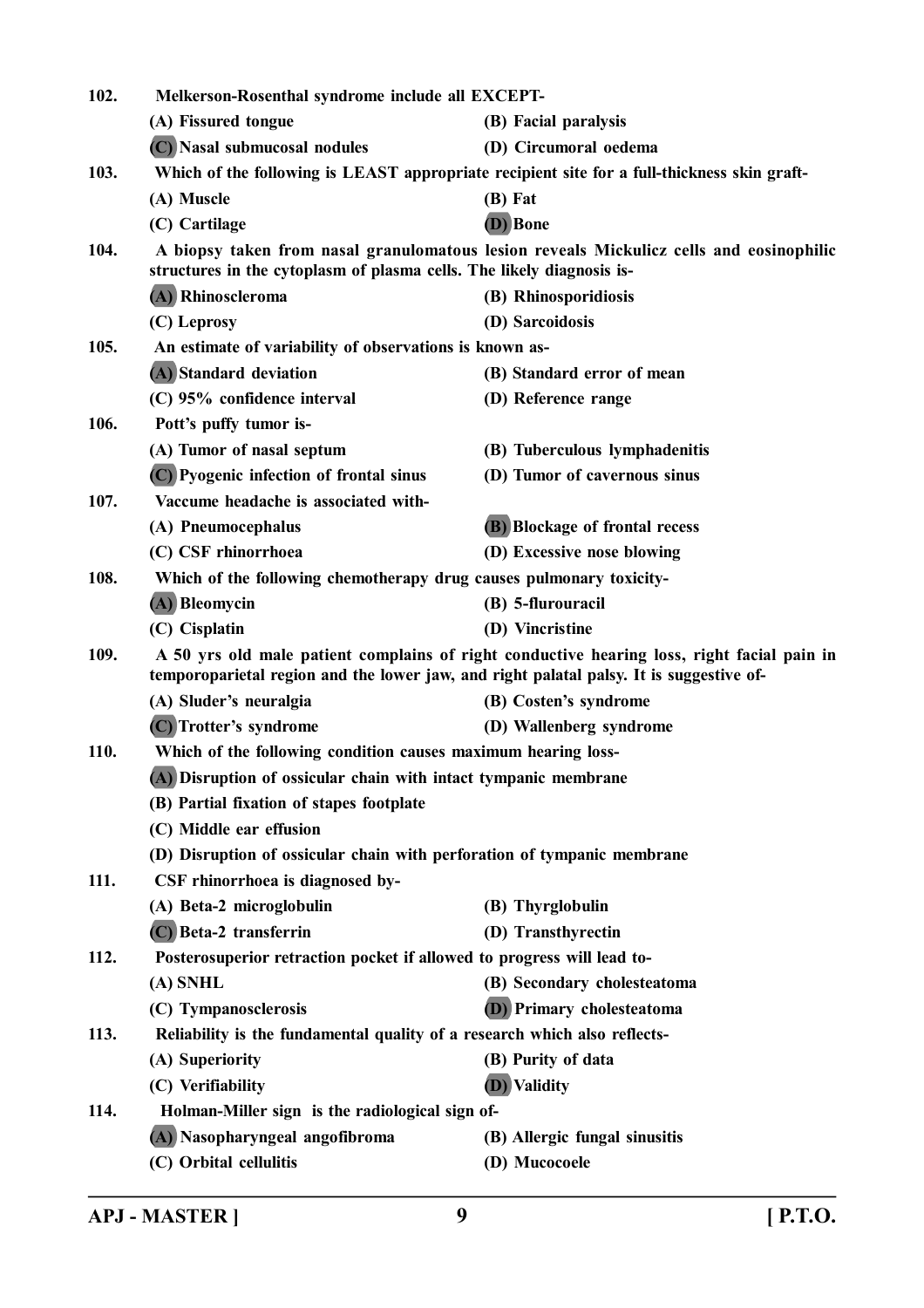**115. Anterior ethmoidal artery encounters posterior to anterior lacrimal crest at a distance of – (A) 12 mm (B) 6 mm (C) 24 mm (D) 4 mm 116. Nasopharyngeal chordoma originates from- (A) Torus tubaris (B) Rathke's pouch (C) Notochord (D) Pharyngeal bursa 117. Potato tumor (Rhinophyma) is- (A) Hypertrophy of sebaceous glands (B) Hypertrophy of sweat glands (C) Hypertrophy of endothelial cells (D) Hypertrophy of epithelial cells 118. In "Fitzgerald and Hallpike" dithermal caloric test, cold water irrigation at 30 degrees centigrade in the left ear in normal person will induce- (A) Nystagmus to right side (B) Nystagmus to left side (C) Direction changing nystagmus (D) Positional nystagmus 119. The etiology of anterior ethmoidal nerve syndrome is- (A) Inferior turbinate pressing on the nasal septum (B) Superior turbinate pressing on the nasal septum (C) Middle turbinate pressing on the nasal septum (D) Causing obstruction of sphenoid sinus opening 120. A 4 yrs old child presents with Right side epistaxis and purulent discharge, the likely diagnosis is- (A) Septal deviation (B) Choanal atresia (C) Foreign body (D) Antrochoanal polyp 121. Most difficult site to remove cholesteatoma in sinus tympani is related with- (A) Epitympanum (B) Anterior facial ridge (C) Posterior facial ridge (D) Hypotympanum 122. Janson-Horgan surgery is- (A) Intranasal polypectomy (B) Intranasal ethmoidectomy (C) External ethmoidectomy (D) Trans-antral ethmoidectomy 123. Structures passing between superior and middle constrictor muscles of pharynx is/are- (A) Glossopharyngeal nerve (B) Stylopharyngeus muscle (C) Stylohyoid muscle (D) All of the above 124. Which of the following statements is false about second arch branchial fistula- (A) External opening is along the anterior border of sternocleidomastoid (B) Internal opening is in the pyriform fossa (C) Fistulous tract passes between internal and external carotid arteries (D) Fistulous tract is deep to hypoglossal nerve. 125. Characteristic features of submucous cleft palate are all EXCEPT- (A) Bifid uvula (B) Notch at the posterior border of hard palate (C) Deficient palatal muscles (D) Usually associated with cleft lip 126. Surgery for atrophic rhinitis include all EXCEPT- (A) Raghav-Sharan surgery (B) Whitmack surgery (C) Young's operation (D) Donaldson surgery**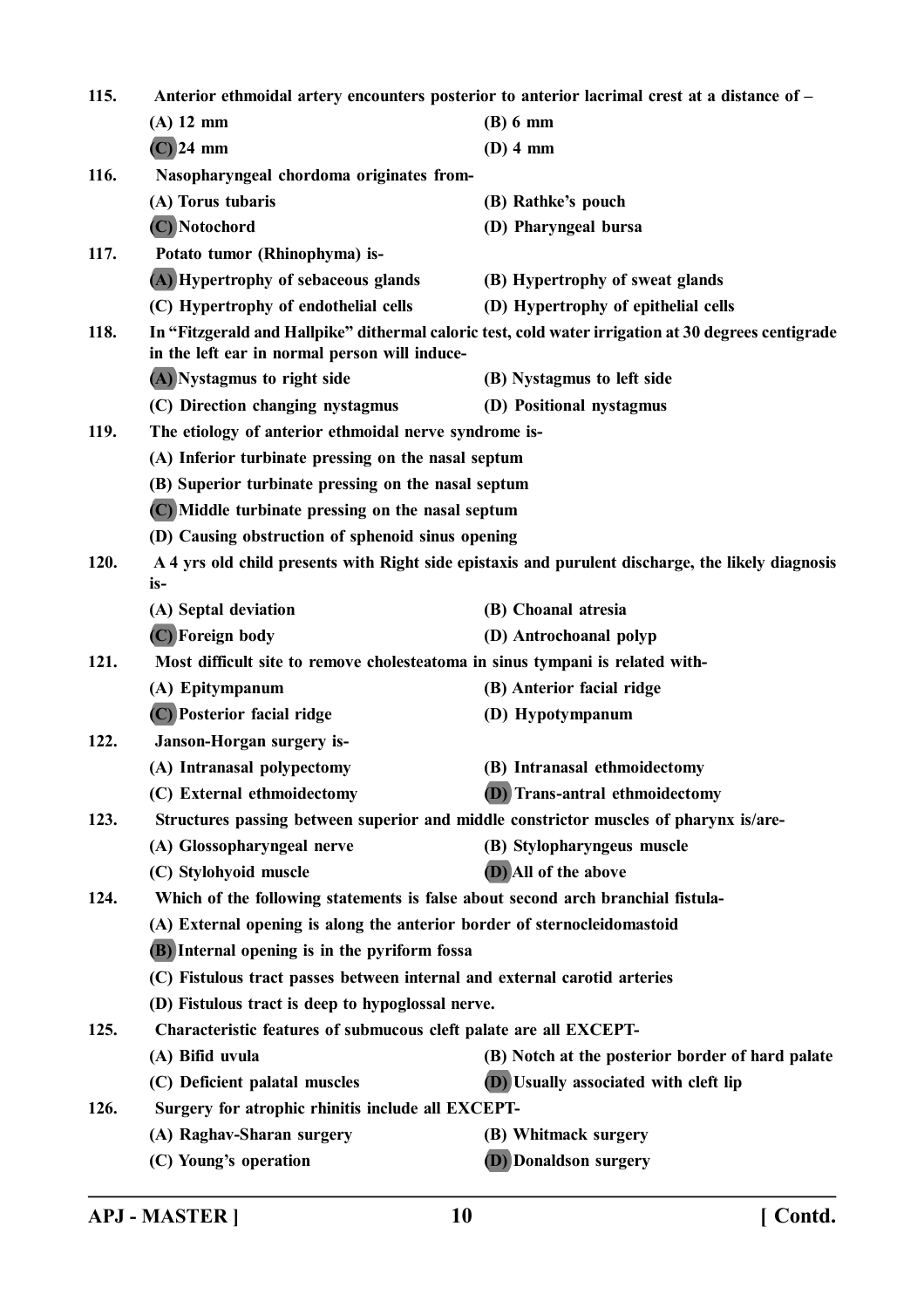| 127. | <b>ARIA</b> is-                                                                          |                                                                                             |
|------|------------------------------------------------------------------------------------------|---------------------------------------------------------------------------------------------|
|      | (A) Antihistaminic response in asthma                                                    | (B) Allergic rhinitis induced asthma                                                        |
|      | (C) Antibody response in asthma                                                          | (D) Allergic rhinitis and its impact on asthma                                              |
| 128. |                                                                                          | On CT PNS, Onodi cells and Haller cells are seen in relation to the following respectively- |
|      | (A) Optic nerve and floor of orbit                                                       |                                                                                             |
|      | (B) Optic nerve and Internal carotid artery                                              |                                                                                             |
|      | (C) Orbital floor and lateral wall of sphenoid                                           |                                                                                             |
|      | (D) Orbital floor and frontal sinus.                                                     |                                                                                             |
| 129. | In normal adult BERA, wave V is generated from-                                          |                                                                                             |
|      | (A) Cochlear nucleus                                                                     | (B) Superior olivary complex                                                                |
|      | (C) Lateral lemniscus                                                                    | (D) Inferior colliculus                                                                     |
| 130. |                                                                                          | Which of the following is the MOST common cause to increase the risk of wrong-site surgery? |
|      | (A) Surgery late in the day                                                              |                                                                                             |
|      | (B) Thin patient                                                                         |                                                                                             |
|      | (C) Surgeon running in multiple rooms                                                    |                                                                                             |
|      | (D) Multiple surgeons involved in the same operation                                     |                                                                                             |
| 131. | The first lymph node involved in maxillary carcinoma is-                                 |                                                                                             |
|      | (A) Jugulodiagastric lymph node                                                          | (B) Virchow's node                                                                          |
|      | (C) Submental lymph node                                                                 | (D) Submandibular lymph node                                                                |
| 132. | Ethmoid sinus adenocarcinoma is commonly seen in-                                        |                                                                                             |
|      | (A) Fire workers                                                                         | (B) Chimney workers                                                                         |
|      | (C) Watch makers                                                                         | (D) Wood workers                                                                            |
| 133. | All are true about thyroglossal cyst EXCEPT:                                             |                                                                                             |
|      | (A) Presents as midline swelling near hyoid bone                                         |                                                                                             |
|      | (B) It results from failure of obliteration of thyroglossal duct                         |                                                                                             |
|      | (C) Excision of body of hyoid bone is necessary to prevent recurrence                    |                                                                                             |
|      | (D) Cyst always contains thyroid tissue                                                  |                                                                                             |
| 134. | During lateral skull base surgery for CPA tumor, wider surgical corridor is provided by- |                                                                                             |
|      | (A) Trans-labyrinthine approach                                                          | (B) Trans-cochlear approach                                                                 |
|      | (C) Trans-sphenoid approach                                                              | (D) Trans-orbital approach                                                                  |
| 135. | Typical clinical feature of Horner's syndrome include all EXCEPT-                        |                                                                                             |
|      | (A) Dilated pupil                                                                        | (B) Ptosis                                                                                  |
|      | (C) Enophthalmos                                                                         | (D) Anhydrosis                                                                              |
| 136. | Which of the following structures are preserved in radical neck dissection               |                                                                                             |
|      | (A) Sternocleidomastoid muscle and spinal accessory nerve                                |                                                                                             |
|      | (B) Internal Jugular vein, Sternocleidomastoid muscle and spinal accessory nerve         |                                                                                             |
|      | (C) Hypoglossal, Vagus and Spinal accessory nerves                                       |                                                                                             |
|      | (D) Vagus, Hypoglossal and Phrenic nerves                                                |                                                                                             |
| 137. | blockage of the tube. Which of the following is the best next step in the management-    | A tracheostomised patient, with Portex tracheostomy tube, in the ward, developed complete   |
|      | (A) Immediate removal of tracheostomy tube                                               |                                                                                             |
|      | (B) Suction of the tube with sodium bicarbonate                                          |                                                                                             |
|      | (C) Suction of the tube with saline                                                      |                                                                                             |
|      | (D) Jet ventilation                                                                      |                                                                                             |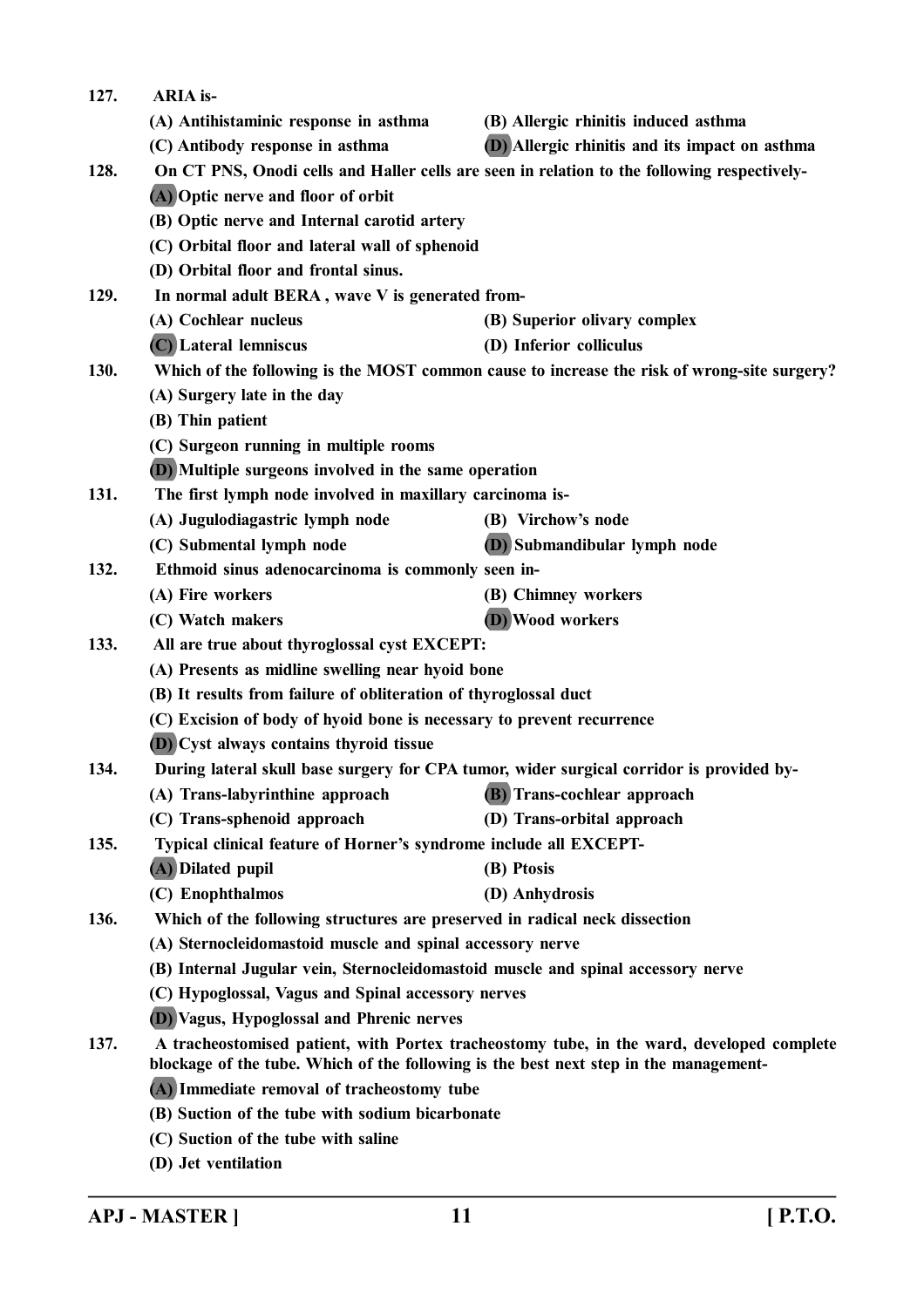| 138. | Treatment of stage III carcinoma of tongue is-                                                                                                                                   |                                                                                                 |  |  |
|------|----------------------------------------------------------------------------------------------------------------------------------------------------------------------------------|-------------------------------------------------------------------------------------------------|--|--|
|      | (A) Wide excision                                                                                                                                                                |                                                                                                 |  |  |
|      | (B) Wide excision with supraomohyoid neck dissection                                                                                                                             |                                                                                                 |  |  |
|      |                                                                                                                                                                                  | (C) Wide excision with supraomohyoid neck dissection with post-operative radiotherapy           |  |  |
|      | (D) Radiotherapy                                                                                                                                                                 |                                                                                                 |  |  |
| 139. | Aetiology of otogenic parapharyngeal abscess is-                                                                                                                                 |                                                                                                 |  |  |
|      | (A) Zygomatic abscess                                                                                                                                                            | (B) Subperiosteal mastoid abscess                                                               |  |  |
|      | (C) Petrositis                                                                                                                                                                   | (D) Lateral sinus thrombophlebitis                                                              |  |  |
| 140. | Stapedial reflex is mediated by-                                                                                                                                                 |                                                                                                 |  |  |
|      | (A) V and VI cranial nerves                                                                                                                                                      | (B) V and VII cranial nerves                                                                    |  |  |
|      | (C) VII and VIII cranial nerves                                                                                                                                                  | (D) VII cranial nerve                                                                           |  |  |
| 141. | due to-                                                                                                                                                                          | A parapharyngeal mass displacing the tonsil medially with pulsations on intra-oral palpation is |  |  |
|      | (A) Schwannoma of parapharyngeal space                                                                                                                                           | (B) Carotid body tumor                                                                          |  |  |
|      | (C) Internal carotid artery aneurysm                                                                                                                                             | (D) Non-Hodgkin's lymphoma                                                                      |  |  |
| 142. | All of the following statements about Zenker's diverticulum are correct EXCEPT-                                                                                                  |                                                                                                 |  |  |
|      | (A) Arises from posterior part of hypopharynx                                                                                                                                    |                                                                                                 |  |  |
|      | (B) Is a traction diverticulum                                                                                                                                                   |                                                                                                 |  |  |
|      | (C) Causes regurgitation of undigested food                                                                                                                                      |                                                                                                 |  |  |
|      | (D) Treated by diverticulectomy and cricopharyngeal myotomy.                                                                                                                     |                                                                                                 |  |  |
| 143. | All of the following tuning fork tests are used to detect organic hearing loss EXCEPT-                                                                                           |                                                                                                 |  |  |
|      | (A) Stenger test                                                                                                                                                                 | (B) Weber test                                                                                  |  |  |
|      | (C) ABC test                                                                                                                                                                     | (D) Rinne test                                                                                  |  |  |
| 144. | A 50 years old man had drinks followed by a heavy dinner. He had severe vomiting and chest<br>pain and collapsed. X-Ray chest showed hydropneumothorax. The likely diagnosis is- |                                                                                                 |  |  |
|      | (A) Mallory-Weiss syndrome                                                                                                                                                       | (B) Boerhaave syndrome                                                                          |  |  |
|      | (C) Ruptured duodenal ulcer                                                                                                                                                      | (D) Myocardial infarction                                                                       |  |  |
| 145. | Number of centers from which the bony laryrinth ossifies-                                                                                                                        |                                                                                                 |  |  |
|      | $(A)$ 6                                                                                                                                                                          | $(B)$ 8                                                                                         |  |  |
|      | $(C)$ 10                                                                                                                                                                         | $(D)$ 14                                                                                        |  |  |
| 146. | Which of the following sounds should be used performing a visual reinforcement audiogram<br>$(VRA)$ -                                                                            |                                                                                                 |  |  |
|      | (A) Warble tones                                                                                                                                                                 | (B) Pure tones                                                                                  |  |  |
|      | (C) White noise                                                                                                                                                                  | (D) All of the above                                                                            |  |  |
| 147. | Which of the following statements is true-                                                                                                                                       |                                                                                                 |  |  |
|      | (A) Korner's septum seperates squamous cells from deeper petrous cells                                                                                                           |                                                                                                 |  |  |
|      | (B) Sinus tympani is lateral to facial recess                                                                                                                                    |                                                                                                 |  |  |
|      | (C) Trautmann's triangle is the landmark for endolymphatic sac                                                                                                                   |                                                                                                 |  |  |
|      | (D) Arcuate eminence is landmark for lateral semicircular canal                                                                                                                  |                                                                                                 |  |  |
| 148. | Oral manifestations of HIV include all EXCEPT-                                                                                                                                   |                                                                                                 |  |  |
|      | (A) Oral candidiasis                                                                                                                                                             | (B) Hairy leucoplakia                                                                           |  |  |
|      | (C) Buccal striae forming a lacing pattern                                                                                                                                       | (D) Recurrent aphthous ulcers                                                                   |  |  |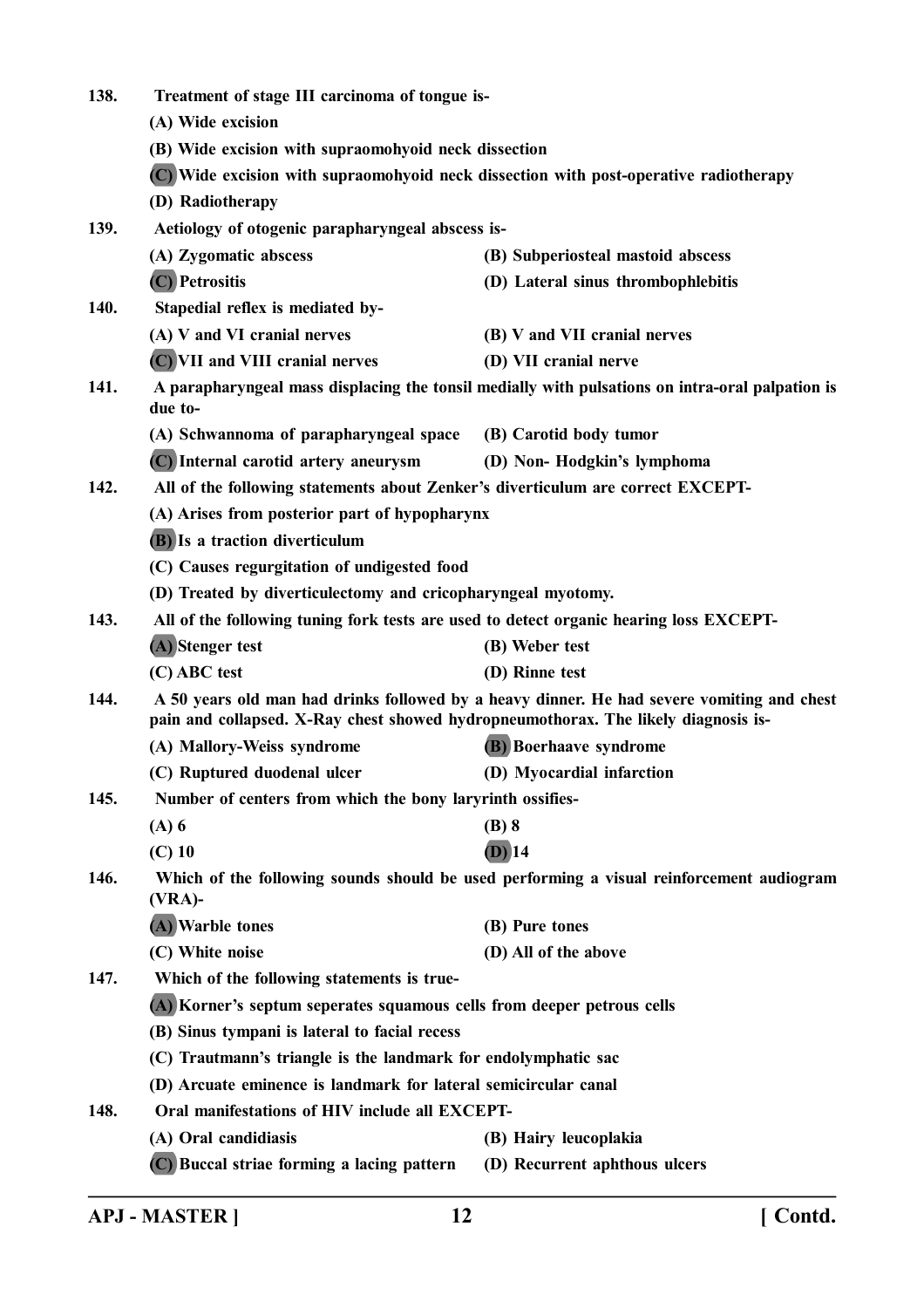| 149. |                                                                                            | Allergic rhinitis is which type of hypersensitivity- |  |  |
|------|--------------------------------------------------------------------------------------------|------------------------------------------------------|--|--|
|      | $(A)$ Type-1                                                                               | $(B)$ Type-2                                         |  |  |
|      | $(C)$ Type-3                                                                               | $(D)$ Type-4                                         |  |  |
| 150. | Hand foot and mouth disease is caused by which of the following viruses-                   |                                                      |  |  |
|      | (A) Cytomegalovirus                                                                        | <b>(B)</b> Coxsackie A virus                         |  |  |
|      | (C) Herpez simplex virus                                                                   | (D) Ebstein-Barr virus                               |  |  |
| 151. | The MOST suitable investigation for locating middle ear and inner ear implants is-         |                                                      |  |  |
|      | (A) HRCT temporal bone with contrast                                                       | (B) Cone beam CT                                     |  |  |
|      | (C) MRI temporal bone                                                                      | (D) PET scan                                         |  |  |
| 152. | Passavant's ridge is formed by-                                                            |                                                      |  |  |
|      | (A) Palatoglossus                                                                          | (B) Palatopharyngeus                                 |  |  |
|      | (C) Salpingopharyngeus                                                                     | (D) Superior constrictor                             |  |  |
| 153. | Cauliflower ear is due to-                                                                 |                                                      |  |  |
|      | (A) Recurrent haematoma                                                                    | (B) Carcinoma                                        |  |  |
|      | (C) Fungal infection                                                                       | (D) Herpes zoster                                    |  |  |
| 154. | A Bloom-Singer prosthesis is used-                                                         |                                                      |  |  |
|      | (A) As a ventilation tube in otitis media with effusion                                    |                                                      |  |  |
|      | (B) To close perforation in the nasal septum                                               |                                                      |  |  |
|      | (C) To divert tracheal air into the oesophagus for voice production after laryngectomy     |                                                      |  |  |
|      | (D) In stapedectomy, to conduct sound from incus to oval window.                           |                                                      |  |  |
| 155. | Sinus of morgagni is present in-                                                           |                                                      |  |  |
|      | (A) Oropharynx                                                                             | (B) Hypopharynx                                      |  |  |
|      | (C) Laryngopharynx                                                                         | <b>(D)</b> Nasopharynx                               |  |  |
| 156. | Commonest cause of chronic retropharyngeal abscess in children is-                         |                                                      |  |  |
|      | (A) Retropharyngeal foreign body                                                           |                                                      |  |  |
|      | (B) Caries teeth                                                                           |                                                      |  |  |
|      | (C) Suppuration of retropharyngeal lymph node                                              |                                                      |  |  |
|      | (D) Caries of cervical spine                                                               |                                                      |  |  |
| 157. | Cause of sensorineural hearing loss due to furosemide toxicity is because of-              |                                                      |  |  |
|      | (A) Damage to outer hair cells                                                             | (B) Damage to inner hair cells                       |  |  |
|      | (C) Damage to stria vascularis                                                             | (D) Damage to cochlear nerve                         |  |  |
| 158. | Which is the only intrinsic muscle of larynx that is supplied by superior laryngeal nerve- |                                                      |  |  |
|      | (A) Posterior cricoarytenoid                                                               | (B) Cricothyroid                                     |  |  |
|      | (C) Cricopharyngeus                                                                        | (D) Thyroarytenoid                                   |  |  |
| 159. | Which of the following antibiotic families inhibit bacterial DNA gyrase?                   |                                                      |  |  |
|      | (A) Quinolones                                                                             | (B) Macrolides                                       |  |  |
|      | (C) Aminoglycosides                                                                        | (D) Sulphonamides                                    |  |  |
| 160. | In bilateral abductor palsy of vocal cords, following is done EXCEPT-                      |                                                      |  |  |
|      | (A) Cordectomy                                                                             | (B) Nerve muscle implant                             |  |  |
|      | (C) Arytenoidectomy                                                                        | <b>(D)</b> Teflon injection                          |  |  |
| 161. | c-VEMP (c- Vestibular Evoked Myogenic Potential) detects lesion of-                        |                                                      |  |  |
|      | (A) Cochlear nerve                                                                         | (B) Superior vestibular nerve                        |  |  |
|      | (C) Inferior vestibular nerve                                                              | (D) Midbrain                                         |  |  |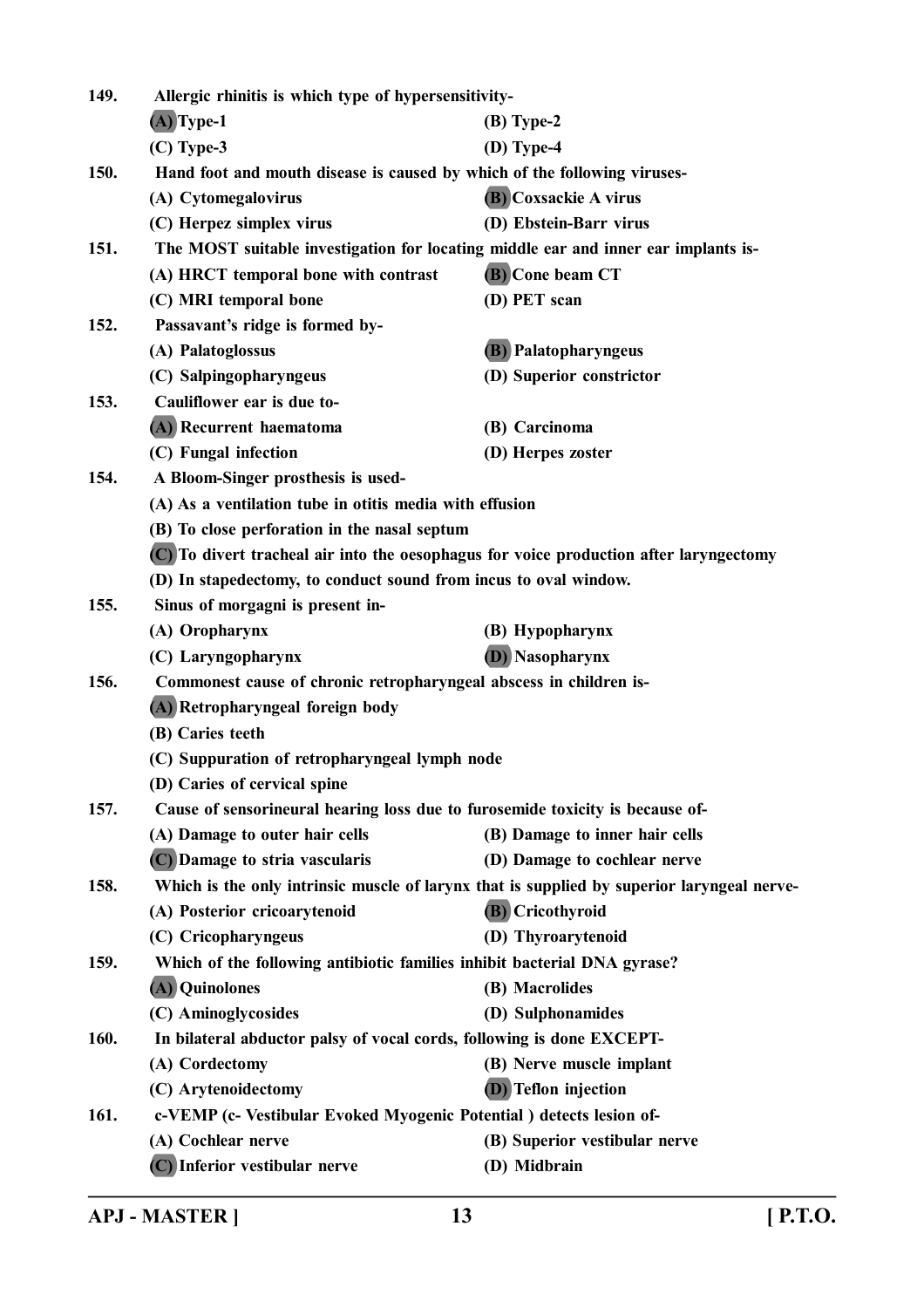| 162. | In type IV thyroplasty, vocal cord is-                                             |                                      |  |  |
|------|------------------------------------------------------------------------------------|--------------------------------------|--|--|
|      | (A) Lateralised                                                                    | (B) Medialized                       |  |  |
|      | (C) Shortened                                                                      | (D) Lengthened                       |  |  |
| 163. | "Steeple sign" is the radiological sign seen in-                                   |                                      |  |  |
|      | (A) Acute epiglottitis                                                             | (B) Laryngomalacia                   |  |  |
|      | (C) Parapharyngeal abscess                                                         | (D) Croup                            |  |  |
| 164. | Laryngitis sicca is caused by-                                                     |                                      |  |  |
|      | (A) Mycobacterium Lepare                                                           | (B) Mycobacterium tuberculae         |  |  |
|      | (C) Klebsiella ozaenae                                                             | (D) Klebsiella rhinoscleromatis      |  |  |
| 165. | In children, acute epiglottitis is caused most commonly by the following organism- |                                      |  |  |
|      | (A) Haemophilus influenza type B                                                   | (B) Streptococcus pneumonae          |  |  |
|      | (C) Moraxella catarrhalis                                                          | (D) Staphylococcus aureus            |  |  |
| 166. | The commonest type of congenital trachea-oesophageal anomaly is-                   |                                      |  |  |
|      | (A) Oesophageal atresia                                                            |                                      |  |  |
|      | (B) Oesophageal atresia with distal trachea-oesophageal fistula                    |                                      |  |  |
|      | (C) Oesophageal atresia with proximal trachea-oesophageal fistula                  |                                      |  |  |
|      | (D) Tracheo-oesophageal fistula                                                    |                                      |  |  |
| 167. | The triad of features in Van der hoeve syndrome is all EXCEPT-                     |                                      |  |  |
|      | (A) Osteogenesis imperfecta                                                        | (B) Blue sclera                      |  |  |
|      | (C) Conductive hearing loss                                                        | <b>(D)</b> Preauricular sinuses      |  |  |
| 168. | All are seen in Treacher Collin syndrome EXCEPT-                                   |                                      |  |  |
|      | (A) Conductive deafness                                                            | (B) Mandibular hypoplasia            |  |  |
|      | (C) Cleft palate                                                                   | <b>(D)</b> Choanal atresia           |  |  |
| 169. | Dentigerous cyst is likely to cause which neoplasm-                                |                                      |  |  |
|      | (A) Adenocarcinoma                                                                 | (B) Osteoclastoma                    |  |  |
|      | (C) Osteogenic sarcoma                                                             | <b>(D)</b> Ameloblastoma             |  |  |
| 170. | Pain sensations from ethmoid sinus is carried by-                                  |                                      |  |  |
|      | (A) Frontal nerve                                                                  | (B) Lacrimal nerve                   |  |  |
|      | (C) Nasocilliary nerve                                                             | (D) Infraorbital nerve               |  |  |
| 171. | Squamous cell carcinoma of the maxilla T3N0M0 staging. Treatment is-               |                                      |  |  |
|      | (A) Radiotherapy                                                                   | <b>(B)</b> Surgery with radiotherapy |  |  |
|      | (C) Chemotherapy                                                                   | (D) Surgery with chemotherapy        |  |  |
| 172. | The most common site of leak in CSF rhinorrhoea is-                                |                                      |  |  |
|      | (A) Frontal sinus                                                                  | (B) Sphenoid sinus                   |  |  |
|      | (C) Cribriform plate                                                               | (D) Roof of orbit                    |  |  |
| 173. | Tear drop sign is a radiological sign seen in-                                     |                                      |  |  |
|      | (A) Fracture of anterior wall of frontal sinus                                     |                                      |  |  |
|      | (B) Fracture of floor of orbit                                                     |                                      |  |  |
|      | (C) Fracture of posterior wall of maxilla                                          |                                      |  |  |
|      | (D) Fracture of anterior wall of sphenoid                                          |                                      |  |  |
| 174. | Craniofacial dislocation is seen in-                                               |                                      |  |  |
|      | (A) Le Fort-1 fracture                                                             | (B) Le Fort-2 fracture               |  |  |
|      | (C) Le Fort-3 fracture                                                             | (D) Tripod fracture                  |  |  |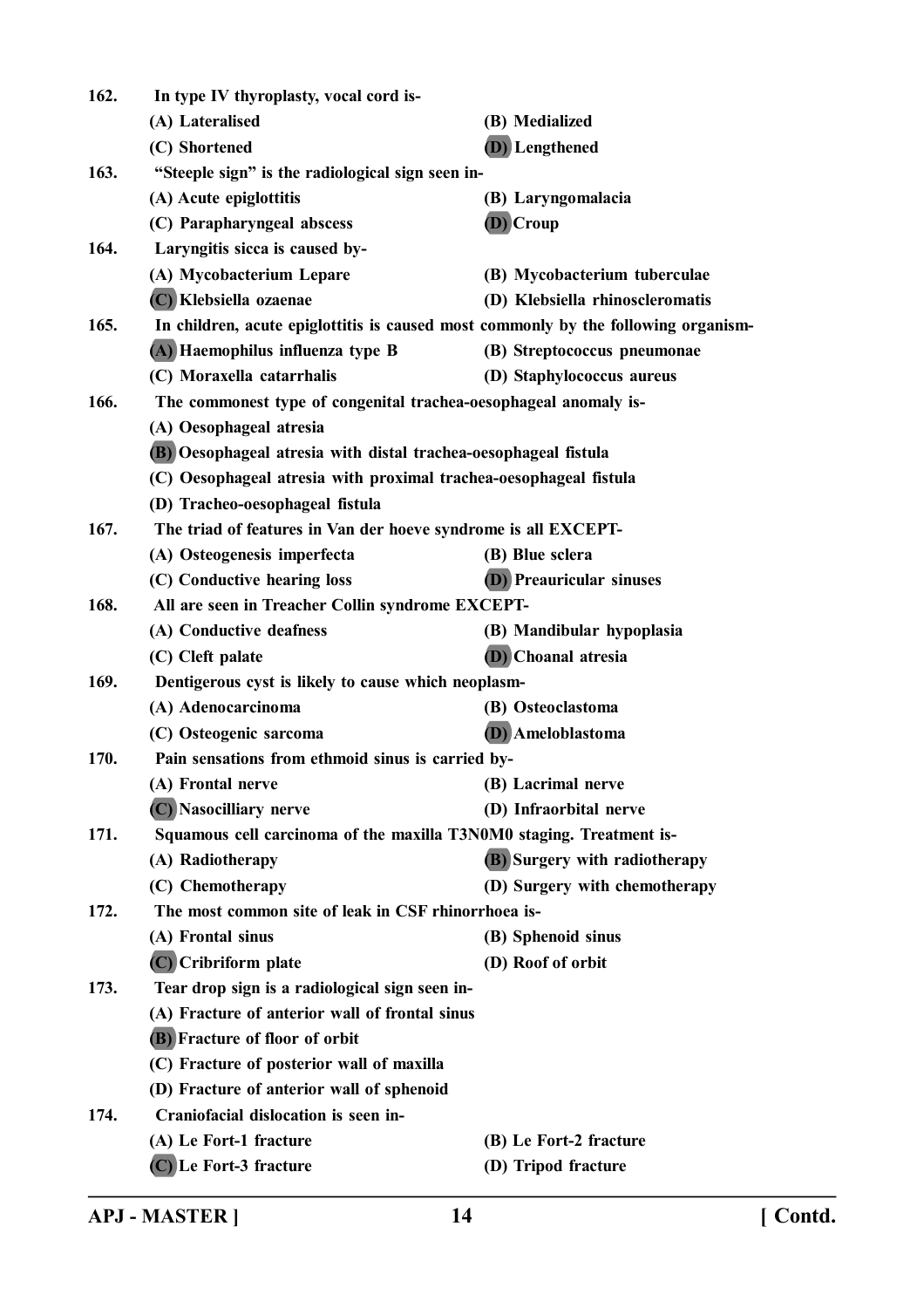| 175. | Nasal cycle is cyclical alternate nasal blockage occurring at-                                                                                                                |                                          |  |
|------|-------------------------------------------------------------------------------------------------------------------------------------------------------------------------------|------------------------------------------|--|
|      | $(A)$ Every 6-12 ours                                                                                                                                                         | (B) Every 2.5 to 4 hours                 |  |
|      | $(C)$ Every 12-24 hours                                                                                                                                                       | (D) Every 1-2 hours                      |  |
| 176. | FISCH classification is used or-                                                                                                                                              |                                          |  |
|      | (A) Juvenile nasopharyngeal angiofibroma                                                                                                                                      | (B) Nasopharyngeal carcinoma             |  |
|      | (C) Glomus tumor                                                                                                                                                              | (D) Acoustic neuroma                     |  |
| 177. | Greisinger's sign suggest which of the following complications of otitis media-                                                                                               |                                          |  |
|      | (A) Facial nerve paralysis                                                                                                                                                    | (B) Labyrinthitis                        |  |
|      | (C) Lateral sinus thrombosis                                                                                                                                                  | (D) Temporal lobe abscess                |  |
| 178. | 68 yrs old diabetic female presents with fowl smelling discharge from the nose, examination<br>reveals blackish discoloration of inferior turbinate. The likely diagnosis is- |                                          |  |
|      | (A) Mucormycosis                                                                                                                                                              | (B) Aspergillosis                        |  |
|      | (C) Infarction of inferior turbinate                                                                                                                                          | (D) Foreign body                         |  |
| 179. | Recruitment phenomenon is seen in-                                                                                                                                            |                                          |  |
|      | (A) Otosclerosis                                                                                                                                                              | (B) Meniere's disease                    |  |
|      | (C) Tympanosclerosis                                                                                                                                                          | (D) Otitis media with effusion           |  |
| 180. | All of the following statements about sodium fluoride in otosclerosis are true EXCEPT-                                                                                        |                                          |  |
|      | (A) Acts by inhibiting proteolytic enzymes in cochlea                                                                                                                         |                                          |  |
|      | (B) Acts by inhibiting osteoblastic activity                                                                                                                                  |                                          |  |
|      | (C) Is contraindicated in chronic nephritis                                                                                                                                   |                                          |  |
|      | (D) Is indicated in patients with a positive Schwartz sign.                                                                                                                   |                                          |  |
| 181. | Electrode of cochlear implant is placed at-                                                                                                                                   |                                          |  |
|      | (A) Horizontal semicircular canal                                                                                                                                             | (B) Scala vestibuli                      |  |
|      | (C) Scala tympani                                                                                                                                                             | (D) Scala media                          |  |
| 182. | Granted informed consent ethically means:                                                                                                                                     |                                          |  |
|      | (A) The physician/surgeon should do what is medically indicated, and ought to be for the good<br>for the patient and cause no harm                                            |                                          |  |
|      | (B) Patient consents to accept any complication                                                                                                                               |                                          |  |
|      | (C) Patient and family signs to accept and complications including death as outcome of treatment<br>or surgery.                                                               |                                          |  |
|      | (D) It is a routine procedure in the hospital                                                                                                                                 |                                          |  |
| 183. | Indication of BAHA (Bone-anchored hearing aid) is/are-                                                                                                                        |                                          |  |
|      | (A) Congenital ossicular malformation                                                                                                                                         | (B) Bilateral Sensorineural hearing loss |  |
|      | (C) Congenital external canal atresia                                                                                                                                         | (D) All of the above                     |  |
| 184. | Which of the following is true about keratosis obturans-                                                                                                                      |                                          |  |
|      | (A) Failure of clearance of desquamated epithelium along the posterior canal wall                                                                                             |                                          |  |
|      | (B) May cause widening of the canal and facial palsy                                                                                                                          |                                          |  |
|      | (C) May be associated with bronchiectasis and sinusitis                                                                                                                       |                                          |  |
|      | (D) All of the above                                                                                                                                                          |                                          |  |
| 185. | Which of the following is incorrect about Tuberculous otitis media-                                                                                                           |                                          |  |
|      | (A) Earache                                                                                                                                                                   | (B) Multiple perforations                |  |
|      | (C) Pale granulations                                                                                                                                                         | (D) Fowl smelling ear discharge          |  |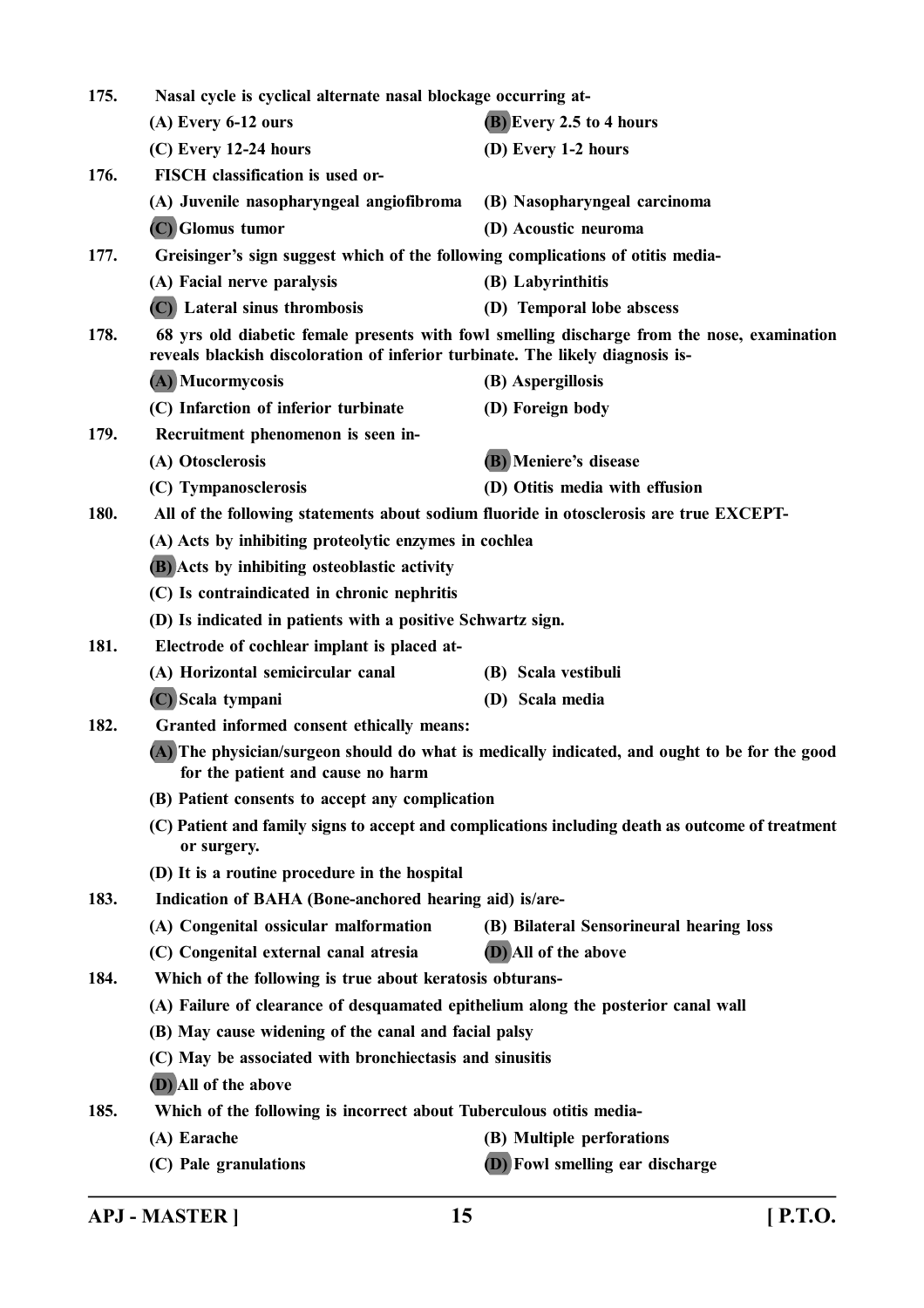| 186. | Drug of choice in trigeminal neuralgia is-                                                                                                               |                           |  |
|------|----------------------------------------------------------------------------------------------------------------------------------------------------------|---------------------------|--|
|      | (A) Ergotamine                                                                                                                                           | (B) Phenytoin             |  |
|      | (C) Verapamil                                                                                                                                            | <b>(D)</b> Carbamazepine  |  |
| 187. | Physiological stapedectomy done in early cases of otosclerosis involving fissula ante fenestrum<br>is known as-                                          |                           |  |
|      | (A) Endoscopic laser stapedectomy                                                                                                                        |                           |  |
|      | <b>(B) LASER STAMP (Laser stapedectomy minus prosthesis)</b>                                                                                             |                           |  |
|      | (C) Reverse stapedectomy                                                                                                                                 |                           |  |
|      | (D) Modified standard stapedectomy                                                                                                                       |                           |  |
| 188. | A 53 yrs old man presents with sudden hearing loss in left ear. He is otherwise asymptamatic.<br>Audiogram shows left dead ear. The likely diagnosis is- |                           |  |
|      | (A) Noise induced hearing loss                                                                                                                           | (B) Vestibular schwannoma |  |
|      | (C) Ototoxicity                                                                                                                                          | (D) Meniere's disease     |  |
| 189. | Concerning the development of ossicular chain, which statement best describes the first branchial<br>arch derivatives-                                   |                           |  |
|      | (A) Stapes develops from first branchial arch                                                                                                            |                           |  |
|      | (B) The malleus and incus develop from first branchial arch                                                                                              |                           |  |
|      | (C) The head and neck of malleus, and the body and short process of incus develop from first<br>branchial arch                                           |                           |  |
|      | (D) The manubrium of the malleus and long process of incus develop from first branchial branch.                                                          |                           |  |
| 190. | Which cranial nerves pass through superior orbital fissure-                                                                                              |                           |  |
|      | (A) II, III, IV and VI                                                                                                                                   | $(B)$ II, IV, V2 and VI   |  |
|      | (C) III, IV, V2 and VI                                                                                                                                   | $(D)$ III, IV, V1 and VI  |  |
| 191. | Radioactive iodine cannot be used in the ablation of which cancer of thyroid-                                                                            |                           |  |
|      | (A) Papillary carcinoma                                                                                                                                  | (B) Medullary carcinoma   |  |
|      | (C) Hurthle cell carcinoma                                                                                                                               | (D) Follicular carcinoma  |  |
| 192. | Which of the following investigation do not use ionizing radiation-                                                                                      |                           |  |
|      | $(A)$ MRI                                                                                                                                                | (B) CT scan               |  |
|      | $(C)$ X-ray                                                                                                                                              | (D) CT angiography        |  |
| 193. | All of the following surgical procedures are done for allergic rhinitis EXCEPT-                                                                          |                           |  |
|      | (A) Submucosal placement of silastic in the inferior turbinate                                                                                           |                           |  |
|      | (B) Radiofrequency ablation of inferior turbinate                                                                                                        |                           |  |
|      | (C) Laser ablation of inferior turbinate                                                                                                                 |                           |  |
|      | (D) Inferior turbinectomy                                                                                                                                |                           |  |
| 194. | The paired Student's t-test is most appropriately used for which of the following?                                                                       |                           |  |
|      | (A) Determining if the medians are equal in two observed samples                                                                                         |                           |  |
|      | (B) Illustrating an actuarial method of survival rates                                                                                                   |                           |  |
|      | (C) Refining a correlation coefficient among outlying observations                                                                                       |                           |  |
|      | (D) Evaluating the difference between two observed means in matched group                                                                                |                           |  |
| 195. | All of the following antibiotics function by interfering with cell wall synthesis EXCEPT-                                                                |                           |  |
|      | (A) Cephazolin                                                                                                                                           | (B) Vancomycin            |  |
|      | (C) Penicillin                                                                                                                                           | (D) Gentamicin            |  |